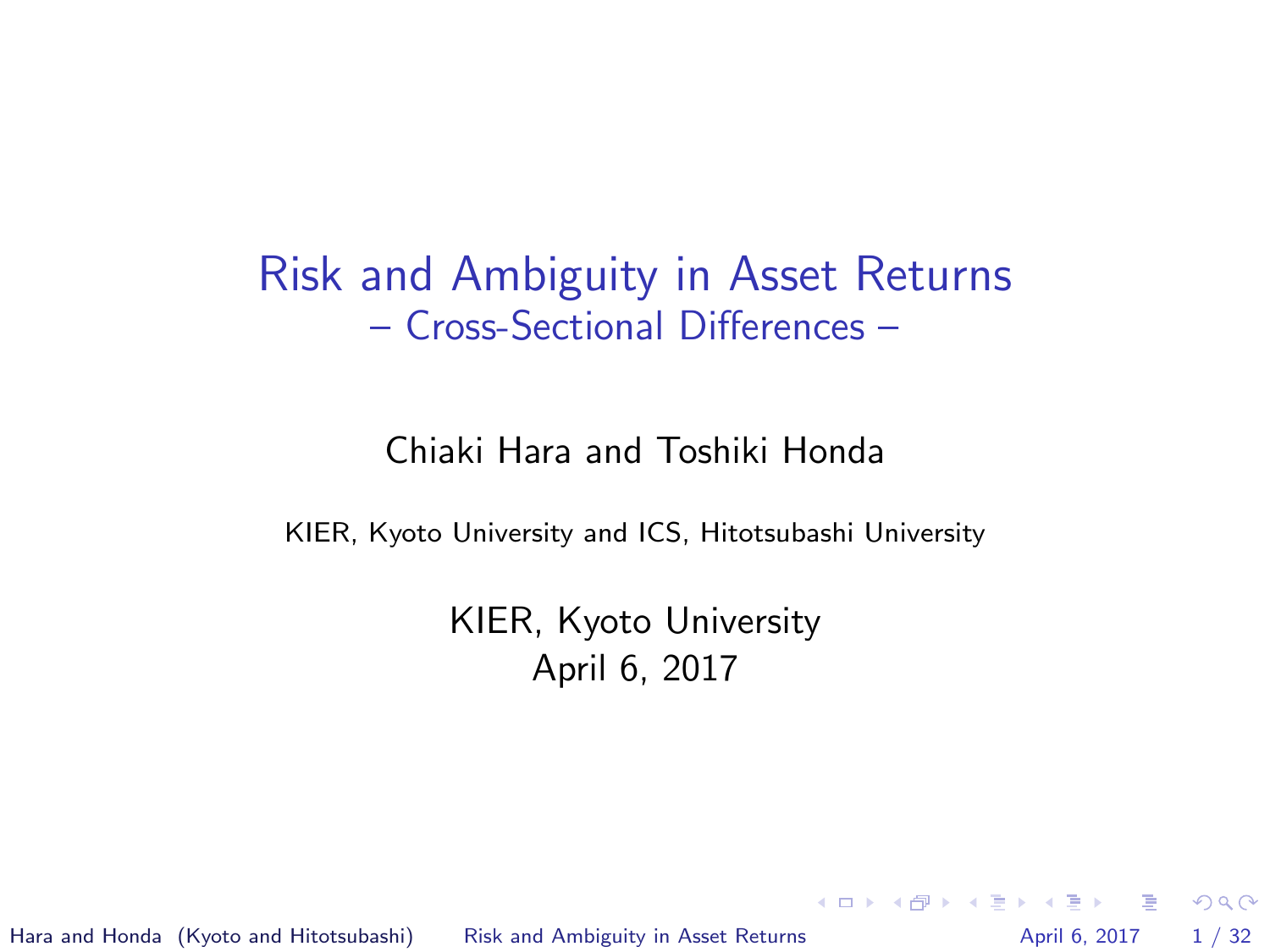[Introduction](#page-1-0)

# <span id="page-1-0"></span>**Outline**

#### [Introduction](#page-1-0)

[Motivation](#page-2-0) [FF6 portfolios](#page-3-0) [Review of our results](#page-5-0)

#### [Model](#page-9-0)

[Preliminary results](#page-10-0)

#### ["Reasonably" ambiguity-averse investors](#page-14-0)

[Background](#page-15-0) [The criterion we use](#page-18-0)

#### [Risk-ambiguity decomposition](#page-20-0)

[Risk-ambiguity decomposition](#page-21-0) [Minimal ambiguity part](#page-24-0) [Numerical results](#page-27-0)

#### [Conclusion](#page-30-0)

[Summary and future research](#page-31-0)

Hara and Honda (Kyoto and Hitotsubashi) [Risk and Ambiguity in Asset Returns](#page-0-0) April 6, 2017 2 / 32

- 3

 $QQ$ 

イロト イ押ト イヨト イヨト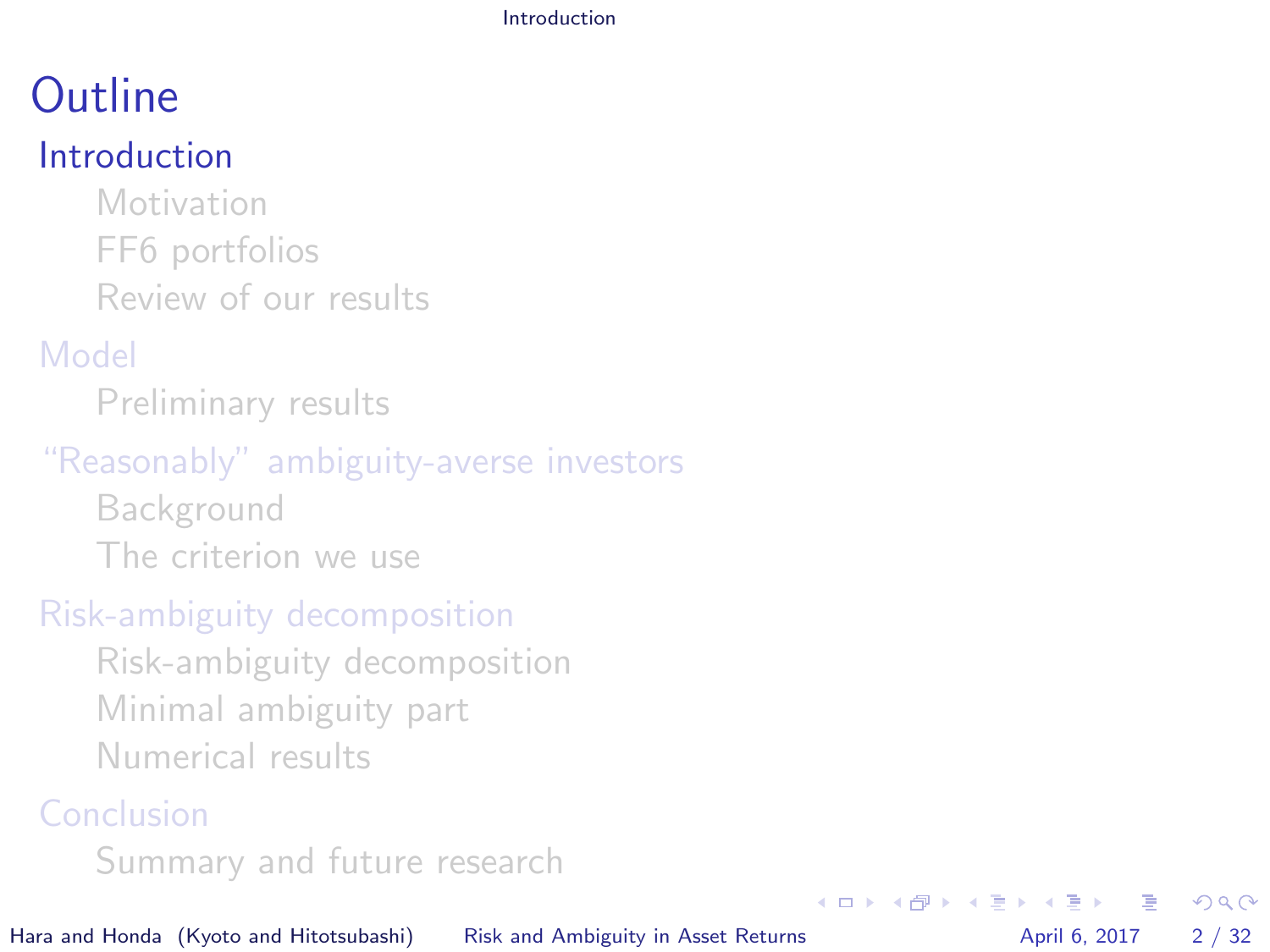## <span id="page-2-0"></span>Ambiguity in asset markets

- $\triangleright$  Explore implications of ambiguity and ambiguity aversion on portfolio choices and asset returns (prices).
- $\triangleright$  Motivated to explain some phenomena that cannot be explained by expected utility functions.
- $\triangleright$  Unlike those working on the equity premium puzzle, we do not aggregate stock returns in a single index such as S&P500.
- $\triangleright$  We concentrate on the composition of stocks in optimal portfolios. Cf. Chen and Epstein (2002) and Epstein and Miao (2003).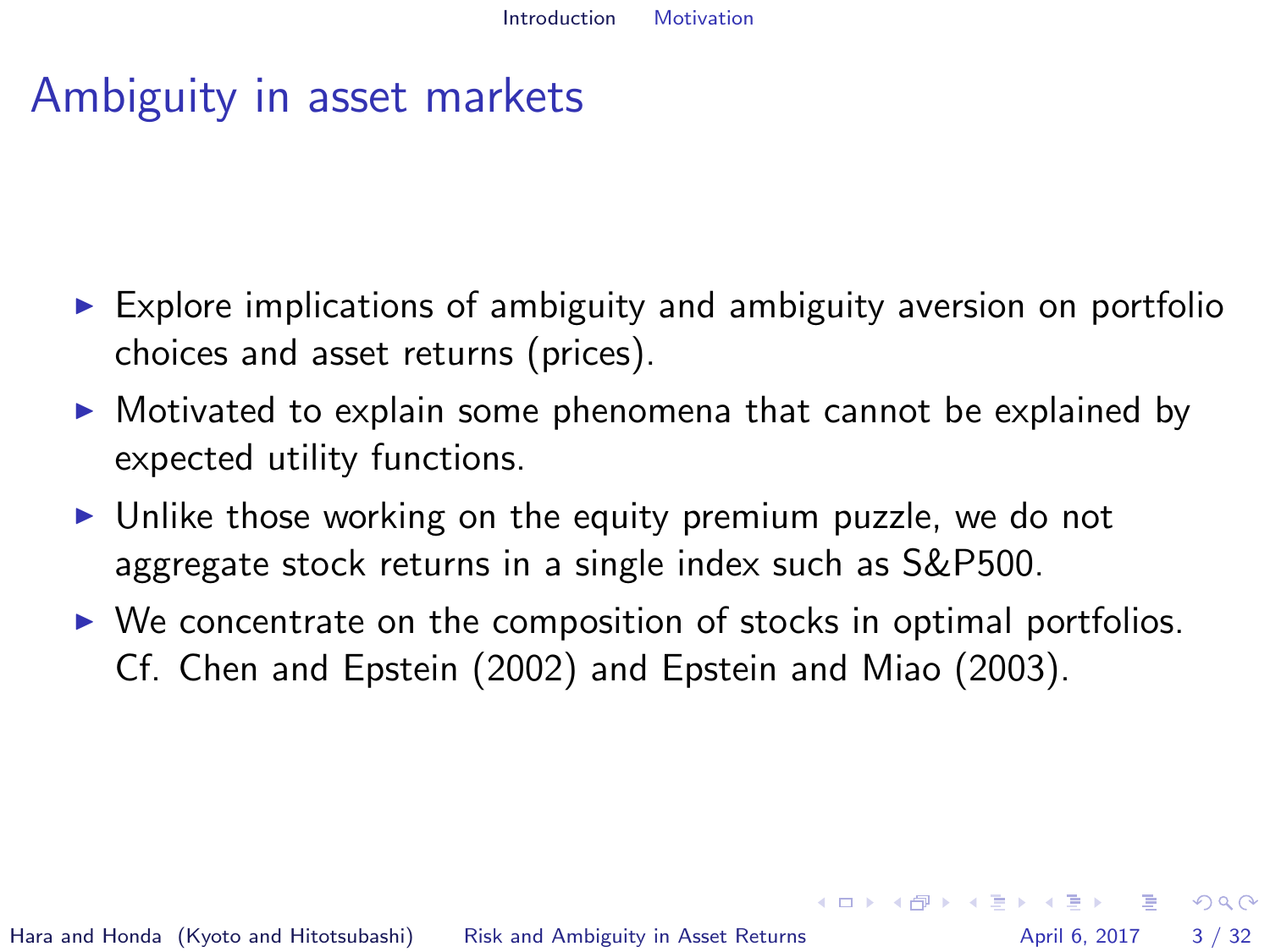## <span id="page-3-0"></span>Our "stocks": FF6 portfolios

- 1. Sort out the stocks traded on NYSE, AMEX, and NASDAQ in terms of the market equity (market value, market capitalization) and the ratio of the book equity (book value) to the market equity.
- 2. Partition them into six groups, according to whether the ME belongs to the top or bottom 50%, and whether the BE/ME belongs to the top or bottom 30%, or neither.
- 3. Form the ME-weighted portfolio for each of the six groups:

|                     | Bottom 50% of ME Top 50% of ME |      |
|---------------------|--------------------------------|------|
| Bottom 30% of BE/ME | SL                             | - BL |
| Middle 40% of BE/ME | <b>SN</b>                      | ΒN   |
| Top 30% of BE/ME    | SН                             | RН   |

Hara and Honda (Kyoto and Hitotsubashi) [Risk and Ambiguity in Asset Returns](#page-0-0) **Ambiguity** April 6, 2017 4 / 32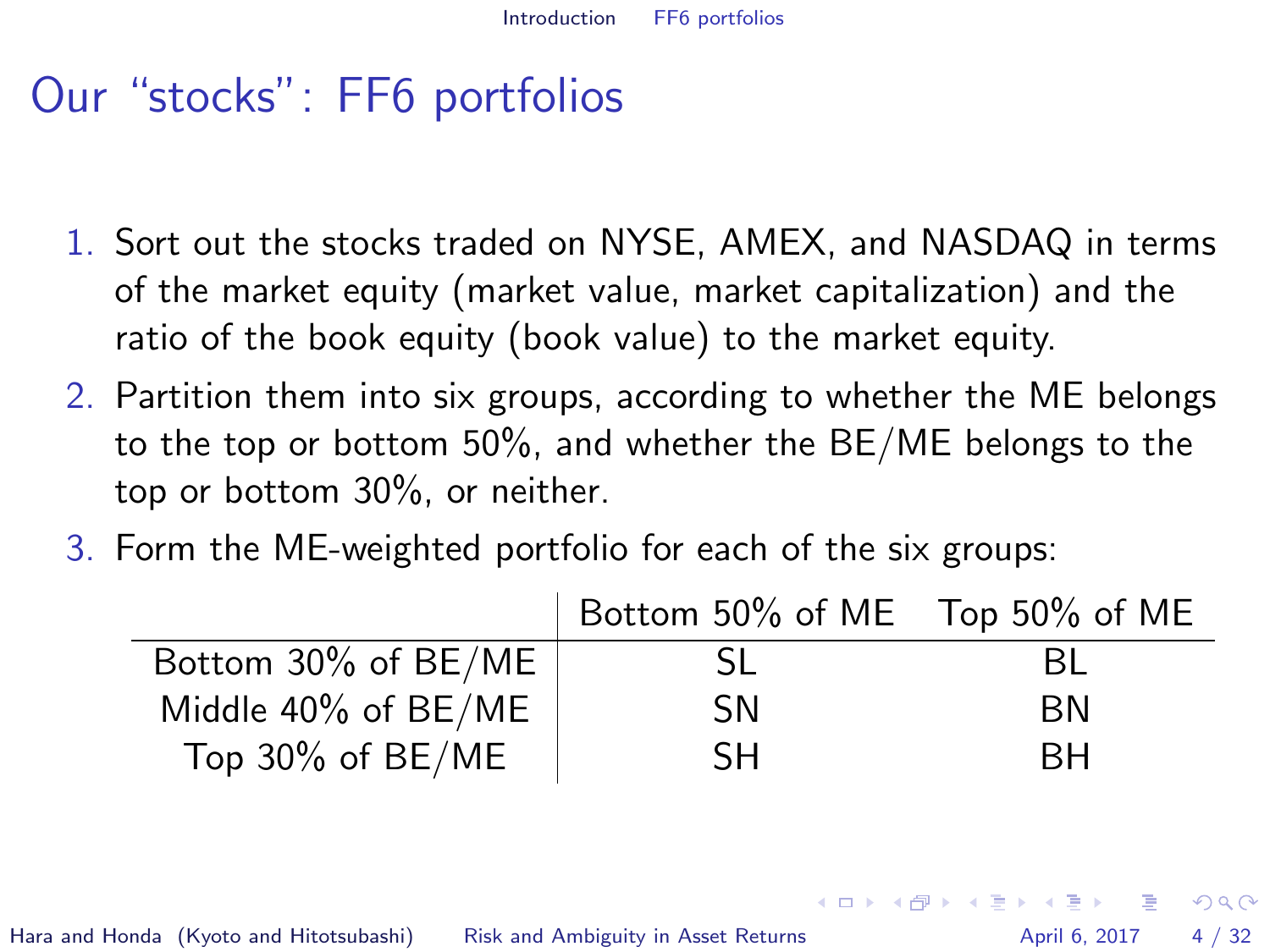## Return on the FF6 portfolios

The means, variances, and covariances of the monthly returns in % of the FF6 portfolios, and the mean of the risk-free rates, from 1926 to 2014.

|           | Mean $(\%)$ | SL.   | <b>SN</b> | SH.         | BL    | BN.         | BН    |
|-----------|-------------|-------|-----------|-------------|-------|-------------|-------|
| risk-free | 0.28        |       |           |             |       |             |       |
| SL.       | 0.98        | 57.36 | 50.77     | 55.76 34.61 |       | 35.62       | 43.74 |
| <b>SN</b> | 1.28        | 50.77 | 49.64     | 55.73       | 31.89 | 35.74       | 45.07 |
| <b>SH</b> | 1.48        | 55.76 | 55.73     | 67.64       | 34.64 | 41.20       | 53.89 |
| BL        | 0.91        | 34.61 | 31.89     | 34.64       |       | 28.62 27.43 | 31.63 |
| BN        | 0.97        | 35.62 | 35.74     | 41.20       | 27.43 | 32.89       | 38.32 |
| <b>BH</b> | 1.19        | 43.74 | 45.07     | 53.89       | 31.63 | 38.32       | 50.95 |

The Small and High portfolios have higher means and variances.

Hara and Honda (Kyoto and Hitotsubashi) [Risk and Ambiguity in Asset Returns](#page-0-0) April 6, 2017 5/32

 $\Omega$ 

 $\left\{ \begin{array}{ccc} 1 & 0 & 0 \\ 0 & 1 & 0 \end{array} \right.$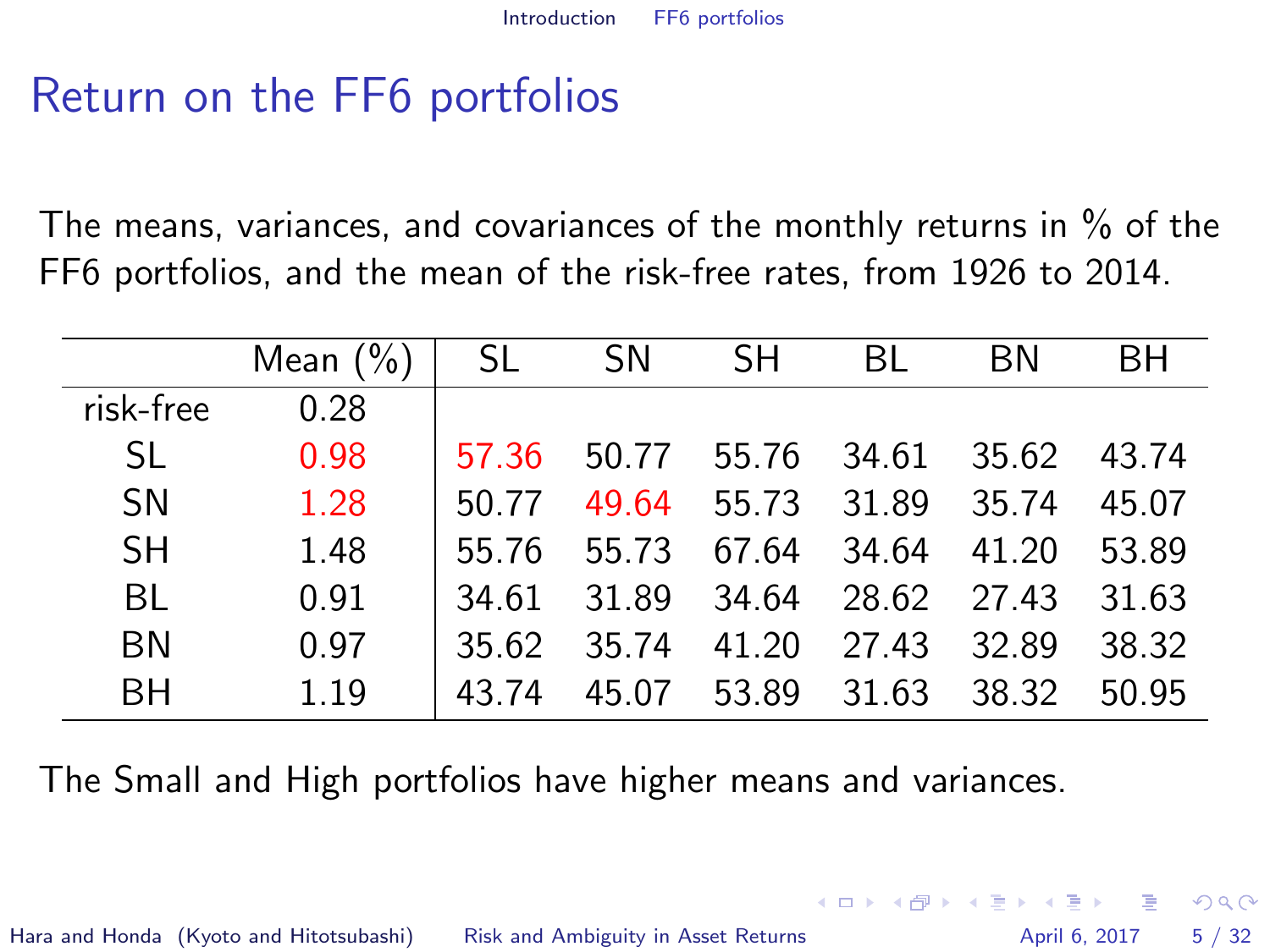## <span id="page-5-0"></span>Mean-variance-efficient portfolio and market portfolio

The proportions of the total investment allocated to the FF6 portfolios.

|           | MVE portfolio | MKT portfolio |
|-----------|---------------|---------------|
| SL        | $-3.3641$     | 0.0246        |
| <b>SN</b> | 3.4532        | 0.0295        |
| <b>SH</b> | 1.1213        | 0.0208        |
| BL        | 1.8397        | 0.5074        |
| ΒN        | $-1.0806$     | 0.3120        |
| ΒH        | $-0.9694$     | 0.1057        |
| Total     | 1.0000        | 1.0000        |

The MVE portfolio involves large long and short positions.

Hara and Honda (Kyoto and Hitotsubashi) [Risk and Ambiguity in Asset Returns](#page-0-0) April 6, 2017 6/32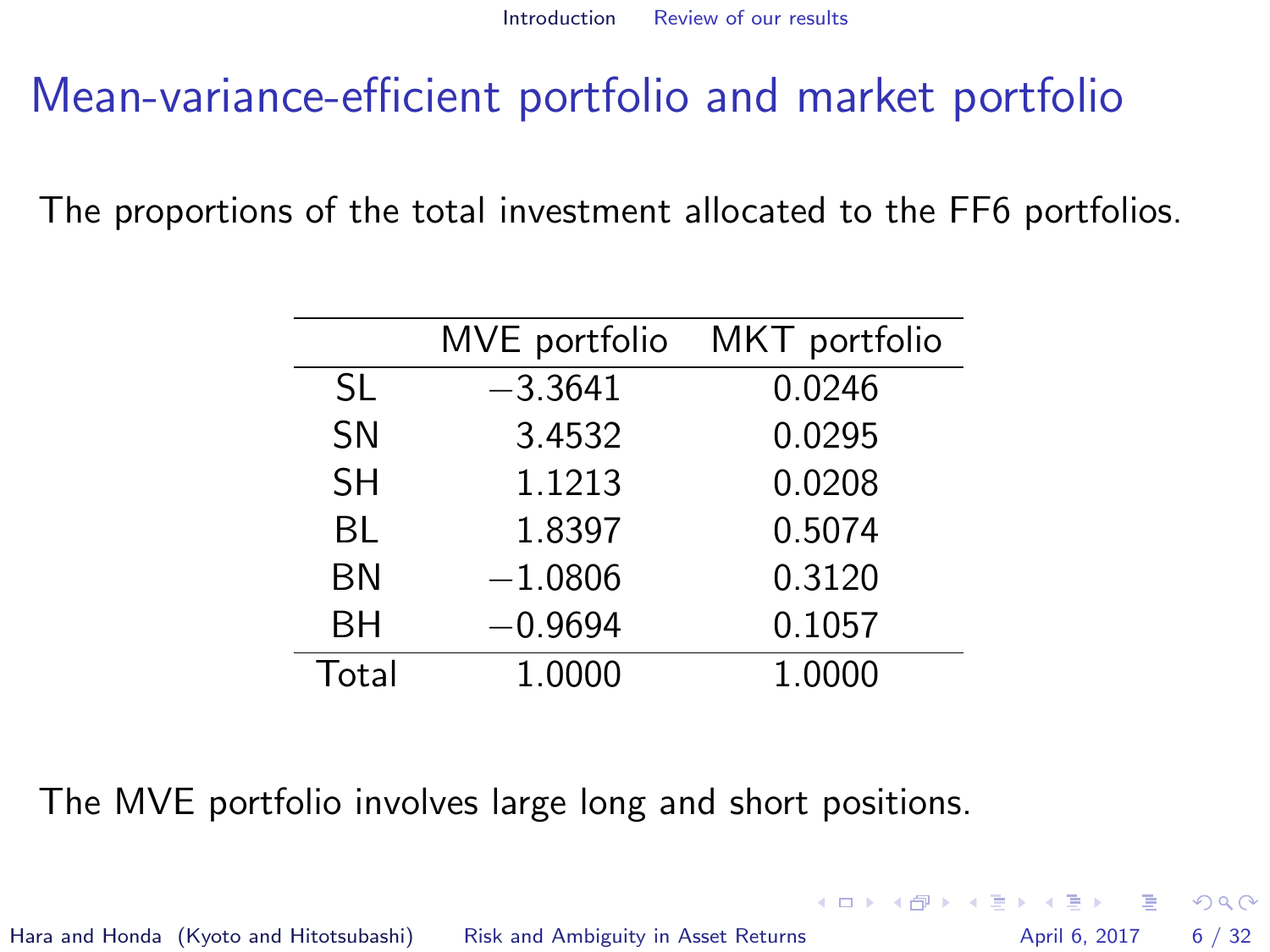## Introducing ambiguity to rationalize the market portfolio

- In the CARA-normal setting, the investor would hold a MVE portfolio.
- $\triangleright$  For what kind of utility functions is the MKT portfolio optimal?
- $\triangleright$  We use the ambiguity-averse utility functions of Klibanoff, Marinnacci, and Mukerji (2005).
- $\blacktriangleright$  In particular, we extend the CARA-normal setting to the case where the expected asset returns are ambiguous but the covariance matrix is not, and the second-order belief of expected asset returns is also a multivariate normal distribution.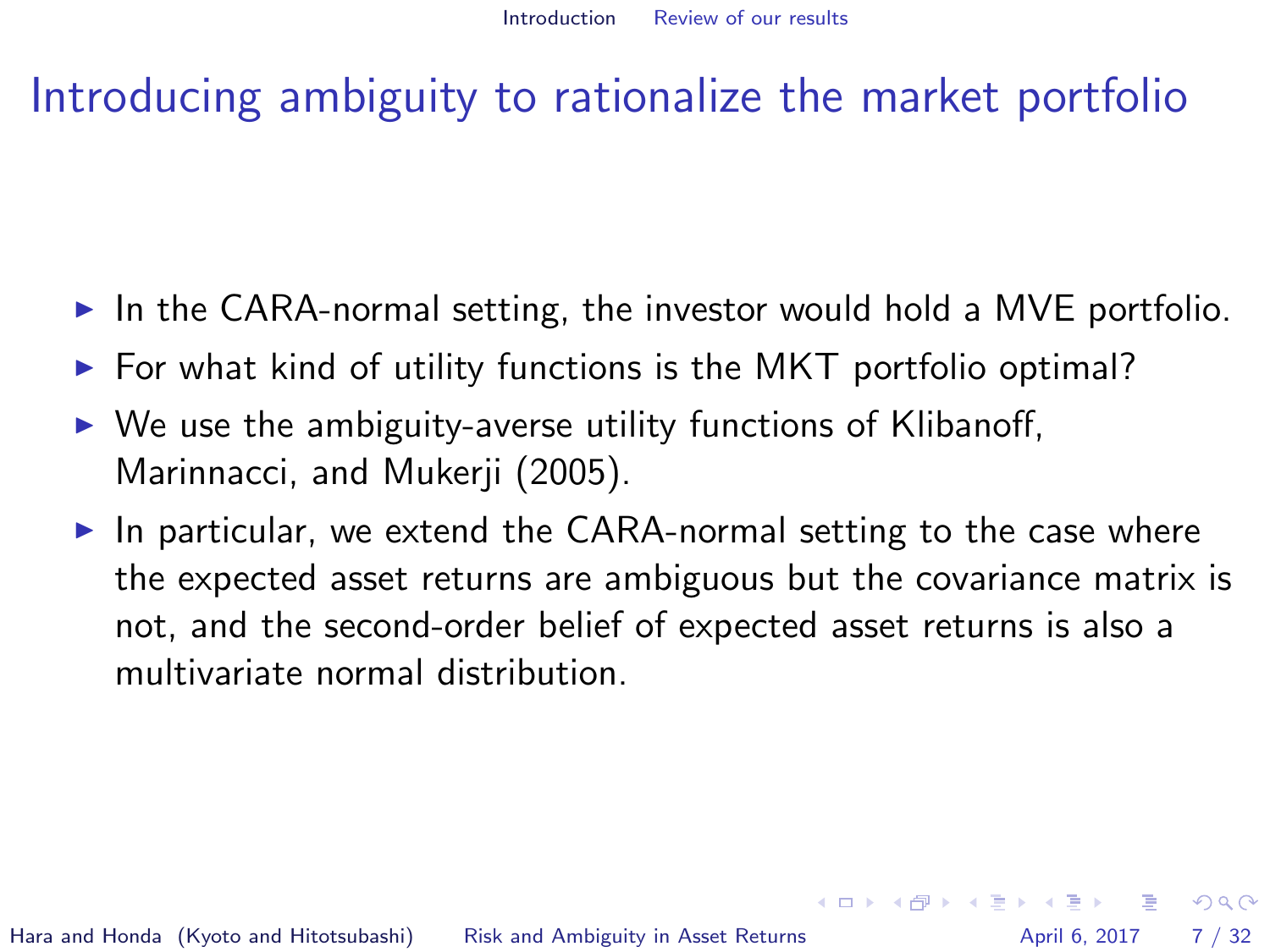## Old results of ours

- $\blacktriangleright$  Identified "basis portfolios," which may constitute mutual funds.
- $\triangleright$  Proved that for every portfolio, there is an ambiguity-averse investor for whom the portfolio is optimal if and only if the expected rate of return of the portfolio exceeds the risk-free rate.
- $\triangleright$  For each such portfolio, identified a class of minimally ambiguity-averse investors for whom it is optimal.
- $\triangleright$  Proposed two notions of, and found, the least ambiguity-averse investor among them.

 $=$   $\Omega$ 

イロト イ押ト イヨト イヨト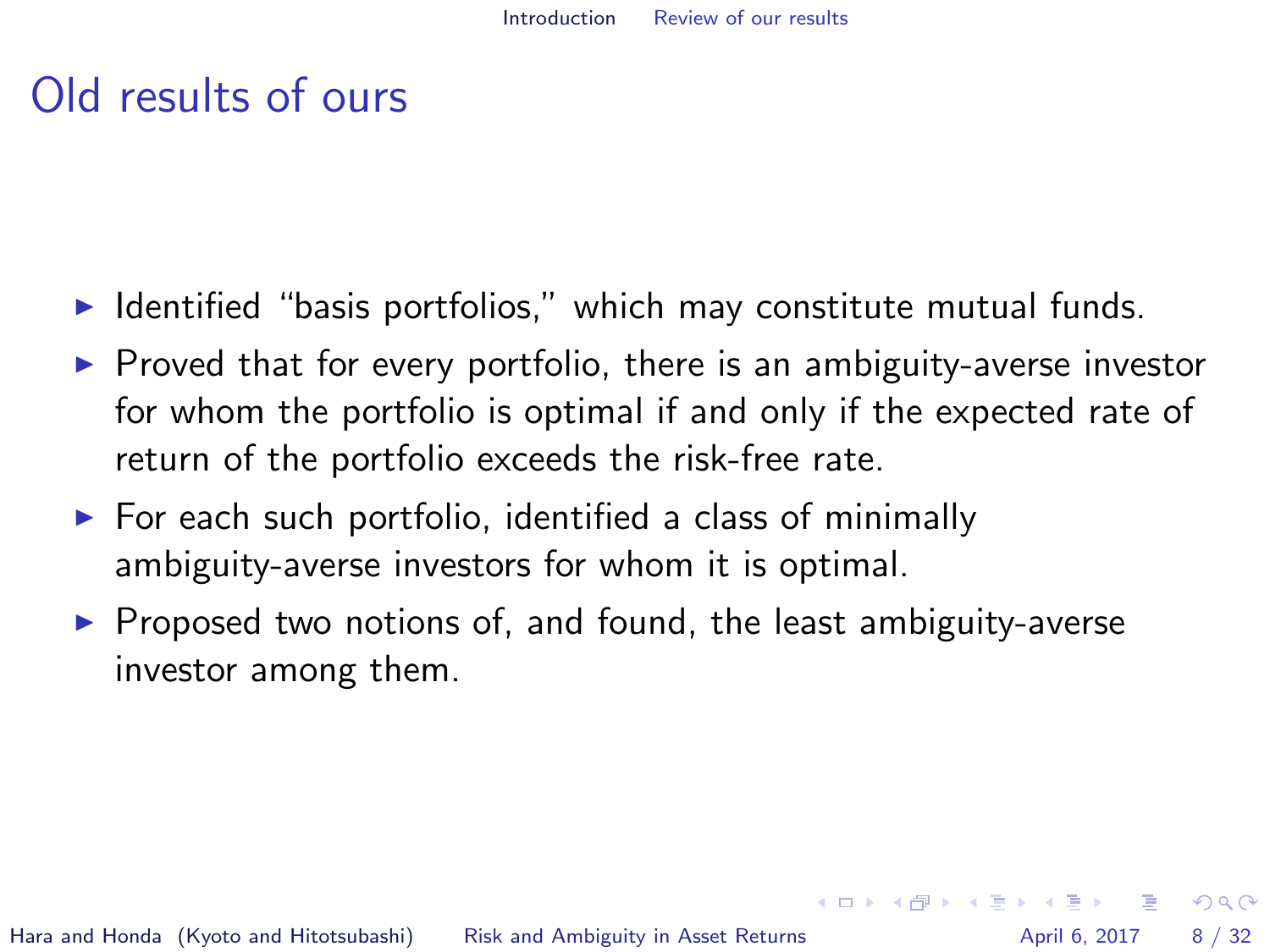#### New results of ours

- $\triangleright$  Discuss why it is important to ask whether the observed choice is optimal for a reasonably ambiguity-averse investor.
- I Use a criterion to decide whether the investor for whom the observed choice is optimal is reasonably ambiguity-averse, and argue that it is better than criteria that have been proposed in the literature.
- Investigate whether the representative investor is reasonably ambiguity-averse according to this criterion using the FF6 portfolios.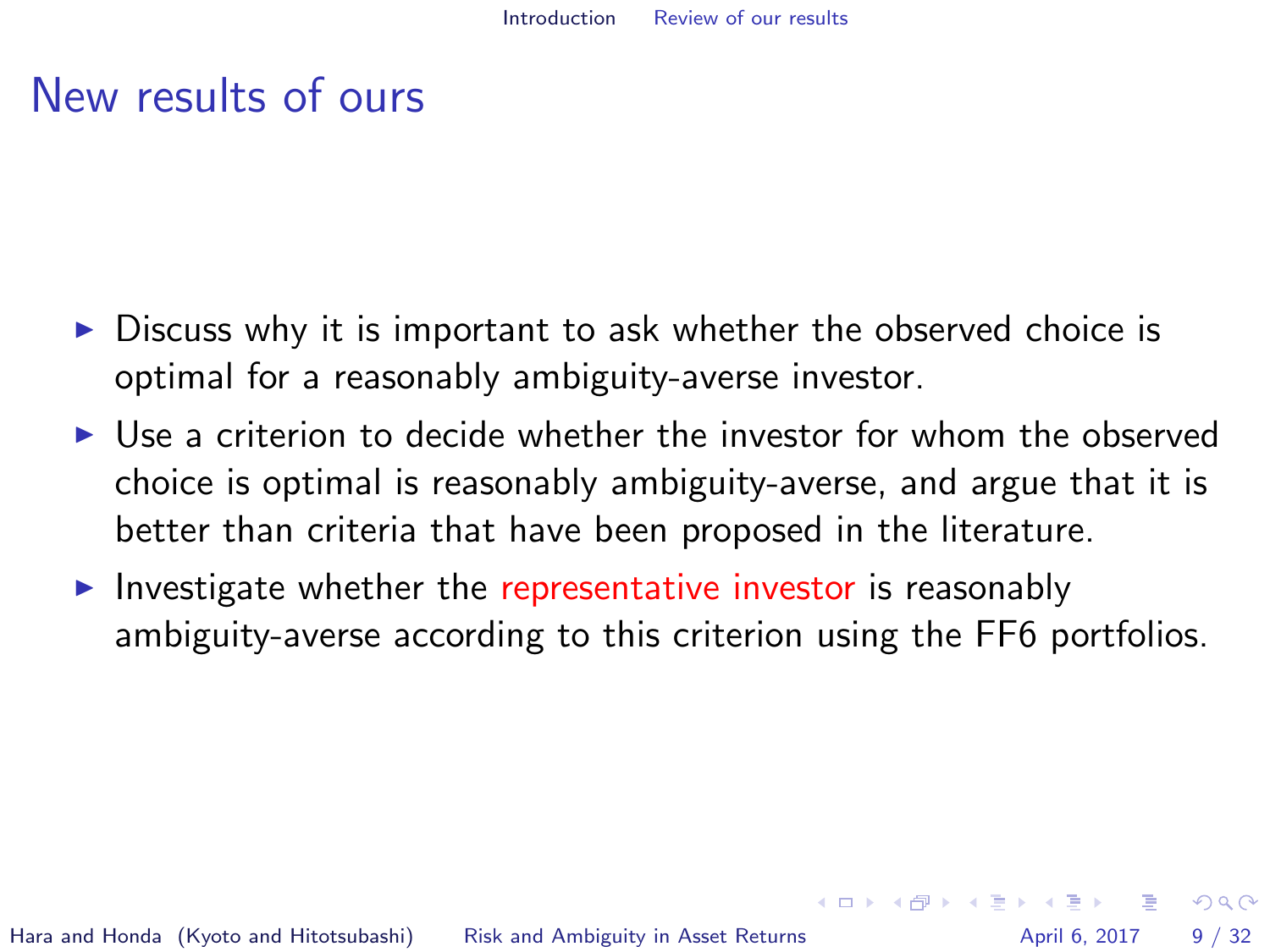#### [Model](#page-9-0)

# <span id="page-9-0"></span>**Outline**

#### [Introduction](#page-1-0)

[Motivation](#page-2-0) [FF6 portfolios](#page-3-0) [Review of our results](#page-5-0)

#### [Model](#page-9-0)

[Preliminary results](#page-10-0)

#### ["Reasonably" ambiguity-averse investors](#page-14-0)

[Background](#page-15-0) [The criterion we use](#page-18-0)

#### [Risk-ambiguity decomposition](#page-20-0)

[Risk-ambiguity decomposition](#page-21-0) [Minimal ambiguity part](#page-24-0) [Numerical results](#page-27-0)

#### [Conclusion](#page-30-0)

[Summary and future research](#page-31-0)

Hara and Honda (Kyoto and Hitotsubashi) [Risk and Ambiguity in Asset Returns](#page-0-0) April 6, 2017 10 / 32

画

 $QQ$ 

イロト イ押ト イヨト イヨト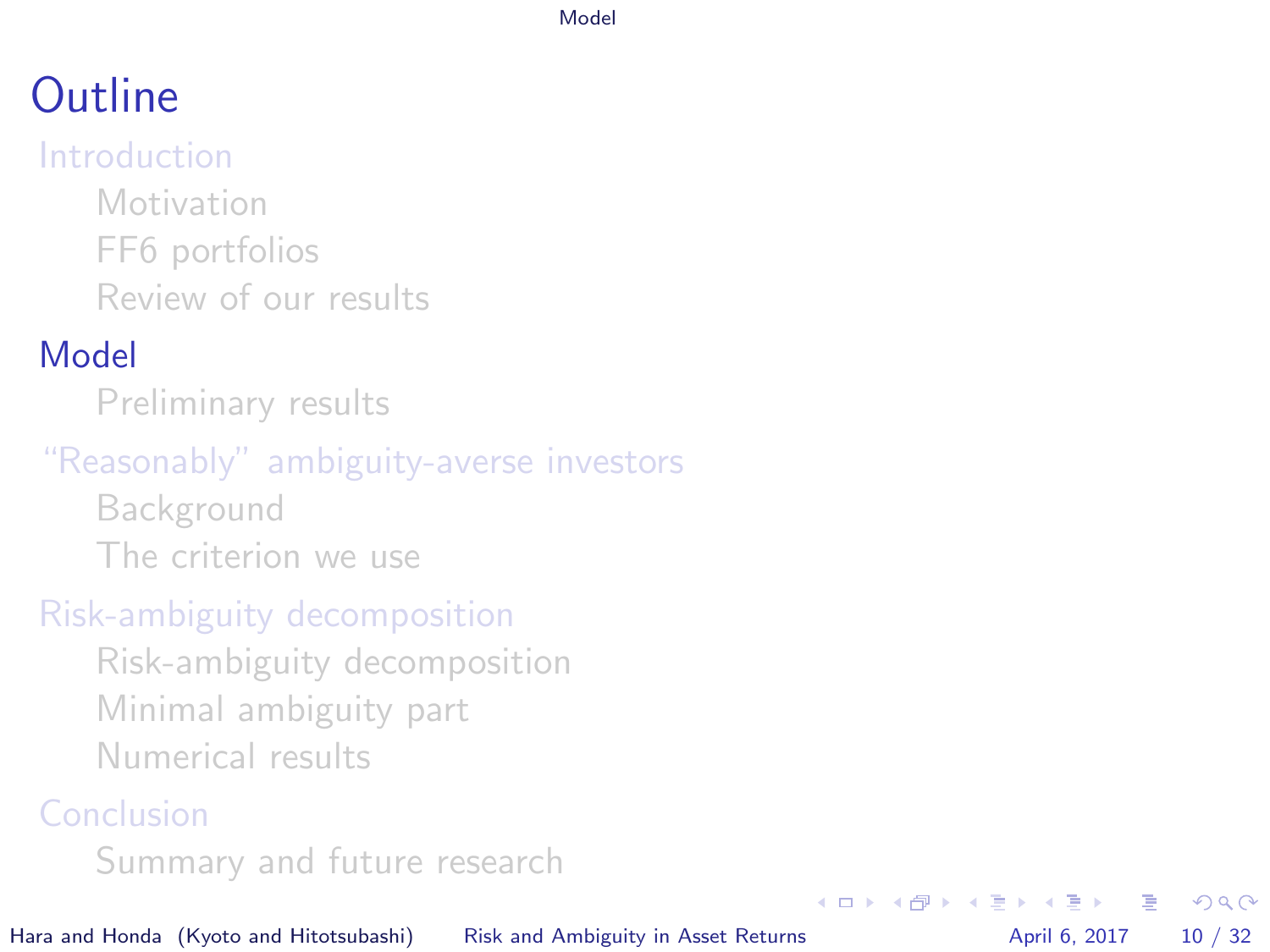## <span id="page-10-0"></span>Ambiguity and ambiguity aversion

- Represent the returns of N assets by a random vector X.
- $\blacktriangleright$  Denote the risk-free rate by R.
- $\blacktriangleright$  Conditional on a random vector  $M$ ,  $X$  has mean vector  $M$ :  $X|M \sim \mathcal{N}(M, \Sigma_{X|M}).$
- ► Suppose that  $M \sim \mathcal{N}(\mu_M, \Sigma_M)$ . It is the second-order belief.
- An ambiguity-averse utility function  $U_{\gamma,\theta}$  is defined by

$$
U_{\gamma,\theta}\left(a^{\top}X+bR\right)=E\left[u_{\gamma}\left(u_{\theta}^{-1}\left(E\left[u_{\theta}\left(a^{\top}X+bR\right)|M\right]\right)\right)\right],
$$

where  $u_{\gamma}$  and  $u_{\theta}$  have CARA  $\gamma$  and  $\theta$ . If  $\gamma > \theta$ , then  $U_{\gamma,\theta}$  is ambiguity-averse.

Hara and Honda (Kyoto and Hitotsubashi) [Risk and Ambiguity in Asset Returns](#page-0-0) April 6, 2017 11 / 32

K ロ ▶ K @ ▶ K 할 ▶ K 할 ▶ ... 할 → 9 Q @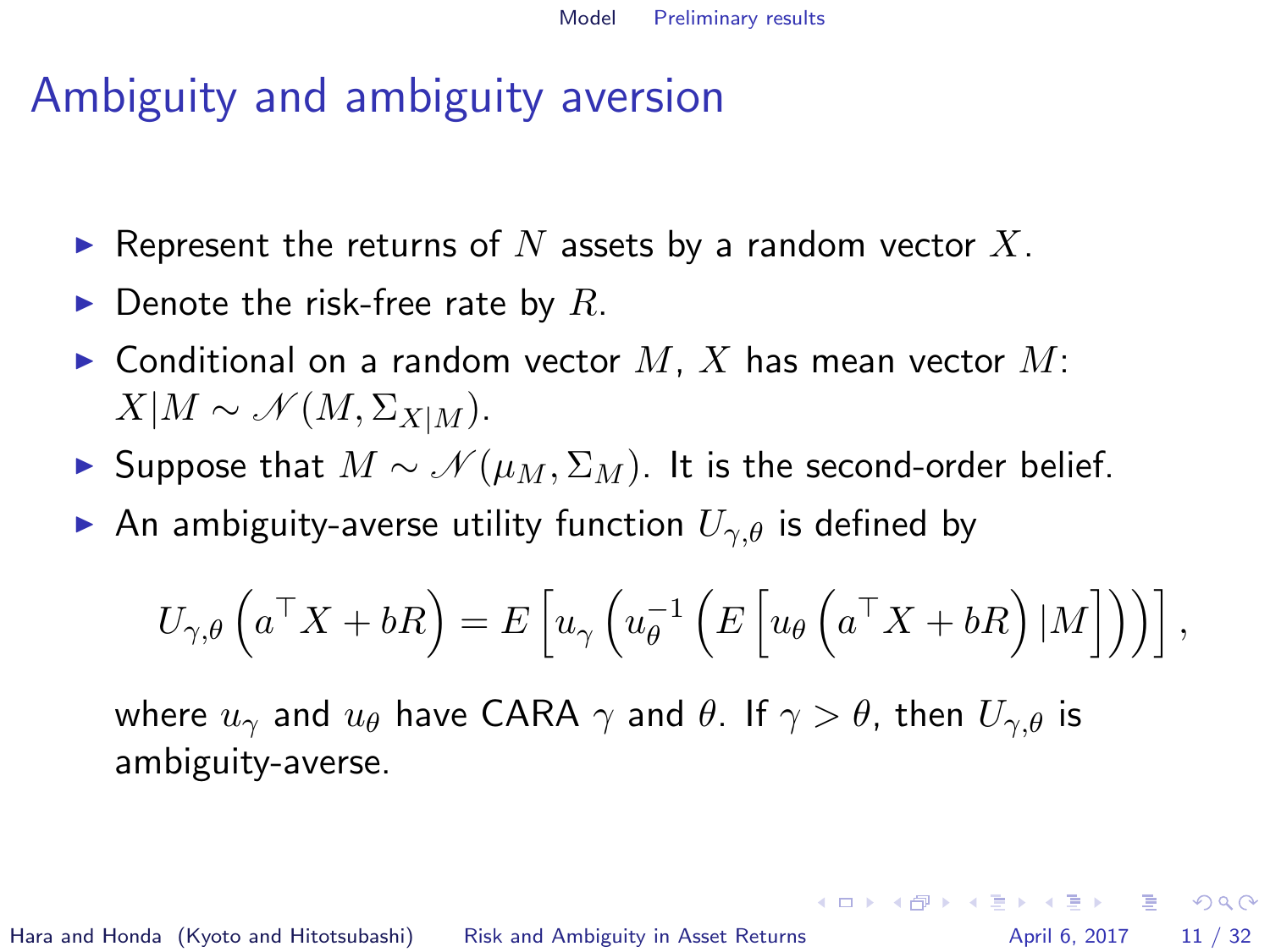## Optimal portfolio

► The utility function  $U_{\gamma,\theta}$  can be rewritten as

$$
u_{\gamma}^{-1}(U_{\gamma,\theta}(a^{\top}X+bR)) = \mu_M^{\top}a + Rb - \frac{\theta}{2}a^{\top}\Sigma_{X|M}a - \frac{\gamma}{2}a^{\top}\Sigma_M a.
$$

- Cf. Maccheroni, Marinacci, and Ruffino (2013)
- $\triangleright$  The first-order condition for an optimal portfolio is

<span id="page-11-0"></span>
$$
\mu_M - R\mathbf{1} = (\theta \Sigma_{X|M} + \gamma \Sigma_M)a = \theta(\Sigma_X + \eta \Sigma_M)a
$$
  
thus, 
$$
a = \frac{1}{\theta}(\Sigma_X + \eta \Sigma_M)^{-1}(\mu_M - R\mathbf{1}),
$$
 (1)

where  $\eta = \gamma/\theta - 1$  and  $\Sigma_X = \Sigma_{X|M} + \Sigma_M$ .

Hara and Honda (Kyoto and Hitotsubashi) [Risk and Ambiguity in Asset Returns](#page-0-0) April 6, 2017 12 / 32

K ロ X K @ X K 할 X K 할 X - 할 X YO Q @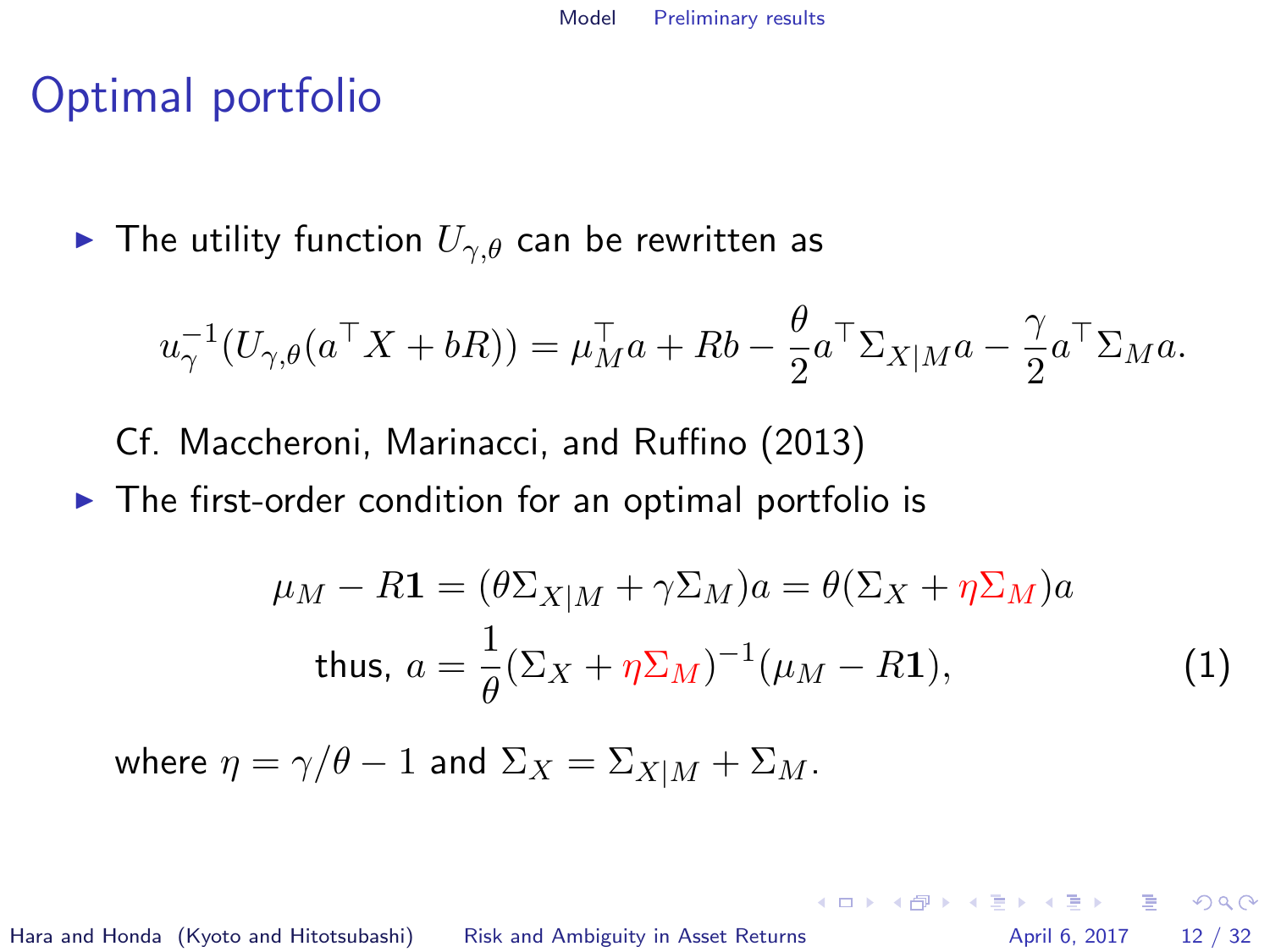## Role of ambiguity in asset composition

- $\blacktriangleright$  The optimal portfolio a is a scalar multiple of the MVE portfolio  $(\mathbf{1}^\top \Sigma_X^{-1} (\mu_M - R \mathbf{1}))^{-1} \Sigma_X^{-1} (\mu_M - R \mathbf{1})$  when  $\eta \Sigma_M = 0$ .
- It is so even when  $\Sigma_M = \lambda \Sigma_X$  for some  $\lambda \in [0, 1]$ . Indeed, then,

$$
a = \frac{1}{\theta(1 + \lambda \eta)} \Sigma_X^{-1} (\mu_M - R\mathbf{1}).
$$

- It is so as long as  $\Sigma_M a = \lambda \Sigma_X a$  for some  $\lambda \in [0, 1]$ .
- $\triangleright$  The expected excess return is always strictly positive:

$$
a^{\top}(\mu_M - R\mathbf{1}) = \frac{1}{\theta}(\mu_M - R\mathbf{1})^{\top}(\Sigma_X + \eta \Sigma_M)^{-1}(\mu_M - R\mathbf{1}) > 0.
$$

Hara and Honda (Kyoto and Hitotsubashi) [Risk and Ambiguity in Asset Returns](#page-0-0) April 6, 2017 13 / 32

K ロ ▶ K 個 ▶ K 로 ▶ K 로 ▶ 『로 』 ◇ Q Q @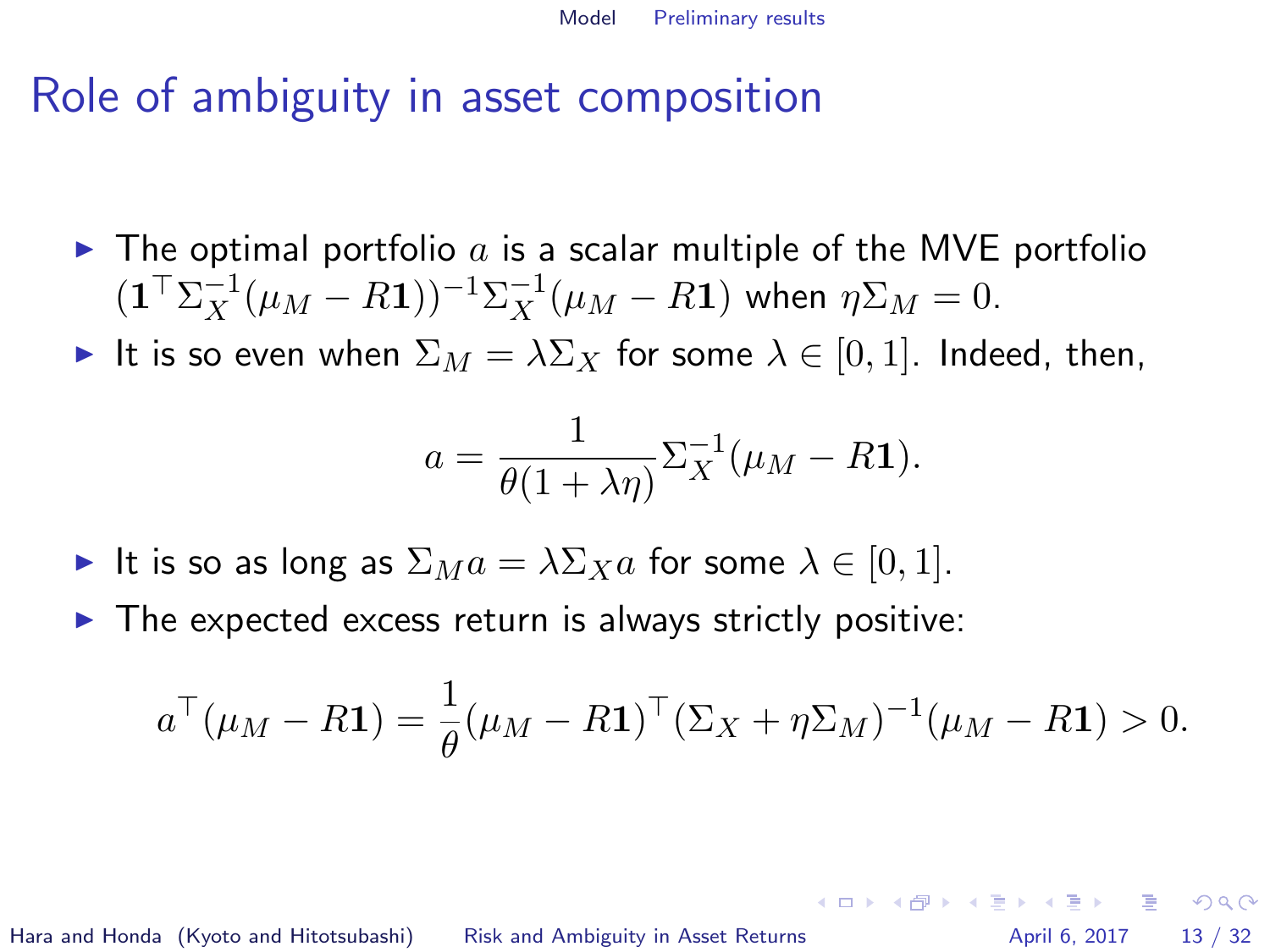## The converse also holds

We take  $\Sigma_X$  as objective and observable, and  $\Sigma_M$  as subjective and unobservable; and so is the decomposition  $\Sigma_X = \Sigma_{X|M} + \Sigma_M$ .

Theorem 1. For every portfolio  $a\in \boldsymbol{R}^N$ , if  $a^\top(\mu_M-R\boldsymbol{1})>0,$  then there is a  $(\Sigma_M, \eta, \theta)$  for which [\(1\)](#page-11-0) holds.

- ► We have characterized the set of all such  $(\Sigma_M, \eta, \theta)$ 's by finding:
	- 1. the supremum  $\bar{\theta}$  of the coefficients of risk aversion equal to  $a^\top(\mu_M-R\mathbf{1})/(a^\top \Sigma_X a);$  and
	- 2. for each  $\theta\in(0,\overline{\theta}),$  a unique  $(\Sigma^\theta_M,\eta^\theta)$  that are smaller than any other  $(\Sigma_M, \eta)$  such that  $(\Sigma_M, \eta, \theta)$  belongs to the set.
- $\triangleright$  With the data of FF6 portfolios,

$$
\min_{\theta \in (0,\bar{\theta})} \eta^{\theta} = 9.31.
$$

$$
\text{Cf. } \varphi(y) = (u_{\gamma} \circ u_{\theta}^{-1})(y) = -(-y)^{\eta+1}.
$$

Hara and Honda (Kyoto and Hitotsubashi) [Risk and Ambiguity in Asset Returns](#page-0-0) April 6, 2017 14 / 32

K ロ ▶ K 個 ▶ K 로 ▶ K 로 ▶ 『로 』 ◇ Q Q @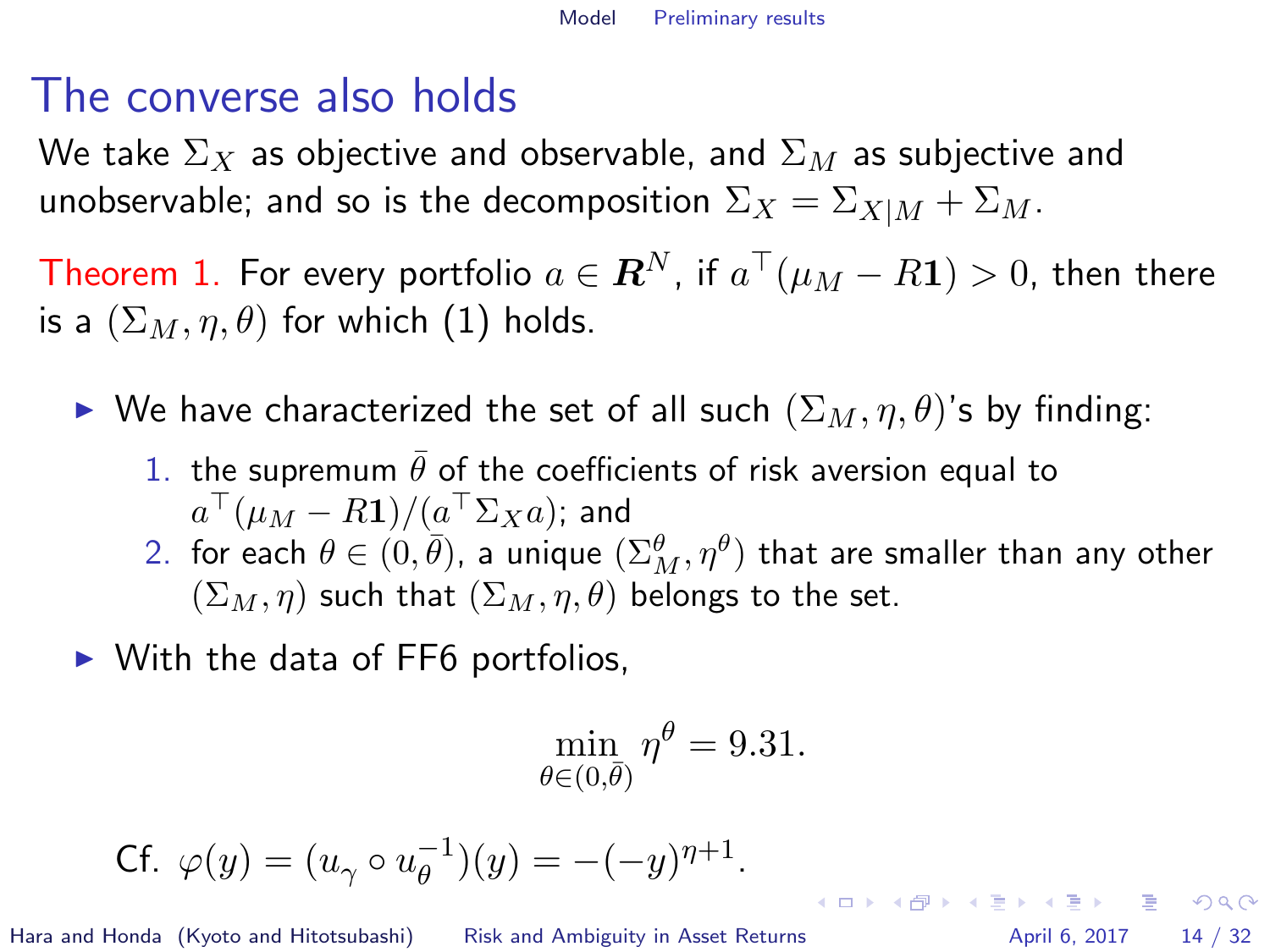## <span id="page-14-0"></span>**Outline**

#### [Introduction](#page-1-0)

[Motivation](#page-2-0) [FF6 portfolios](#page-3-0) [Review of our results](#page-5-0)

#### [Model](#page-9-0)

[Preliminary results](#page-10-0)

#### ["Reasonably" ambiguity-averse investors](#page-14-0)

[Background](#page-15-0) [The criterion we use](#page-18-0)

#### [Risk-ambiguity decomposition](#page-20-0)

[Risk-ambiguity decomposition](#page-21-0) [Minimal ambiguity part](#page-24-0) [Numerical results](#page-27-0)

#### [Conclusion](#page-30-0)

[Summary and future research](#page-31-0)

Hara and Honda (Kyoto and Hitotsubashi) [Risk and Ambiguity in Asset Returns](#page-0-0) April 6, 2017 15 / 32

画

 $QQ$ 

イロト イ押ト イヨト イヨト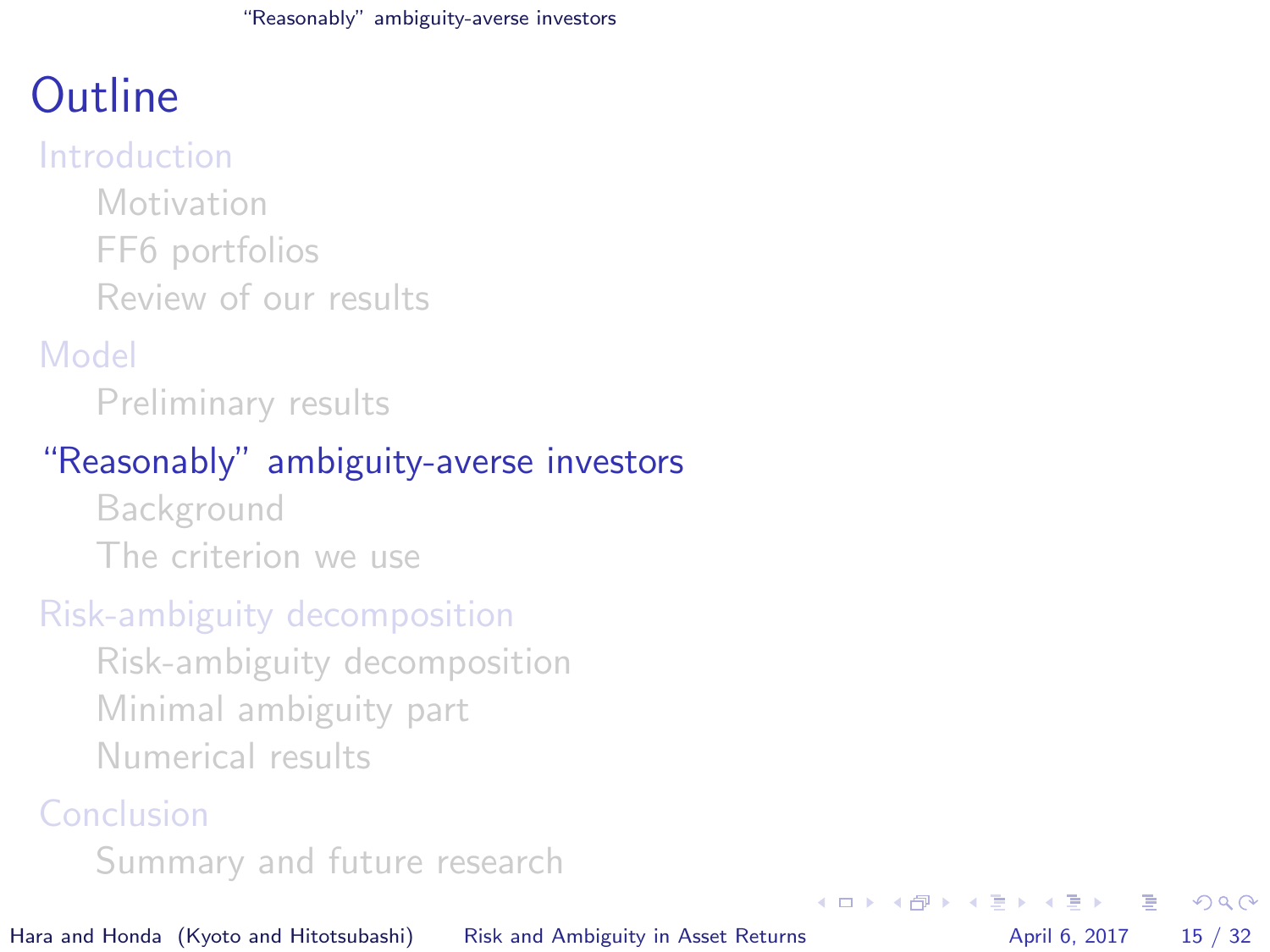## <span id="page-15-0"></span>Should we be fully content with these results?

- $\blacktriangleright$  The condition of a strictly positive expected excess return seems weak.
- $\triangleright$  This implies that the predictive power of ambiguity-averse utility functions also seems weak.
- $\triangleright$  Thus, we should ask whether a given portfolio can be optimal for a "reasonably" ambiguity-averse investor.
- $\blacktriangleright$  How can we determine whether an investor is reasonably ambiguity-averse?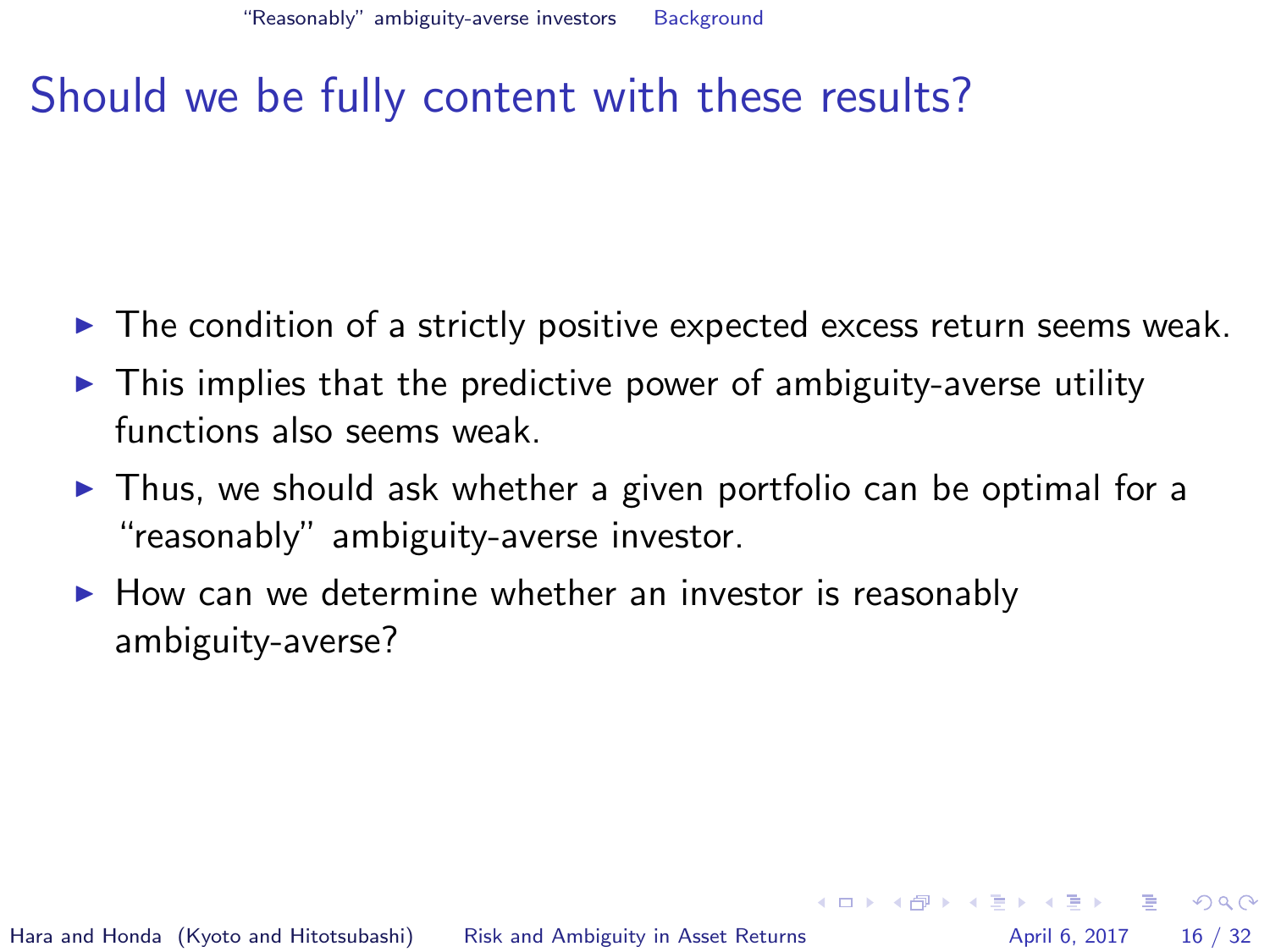["Reasonably" ambiguity-averse investors](#page-14-0) [Background](#page-15-0)

## Will introspection or experiments guide us?

- $\triangleright$  Expected utility is determined solely by the distribution of consumption levels, and the preference over these distributions, or lotteries, is assumed to "travel" with the subject across settings. Cf. Mehra and Prescott (1985), Kocherlakota (1996), Lucas (2003).
- $\blacktriangleright$  However, ambiguity or ambiguity aversion may not travel with the subject from laboratories to asset markets.
- $\triangleright$  Ambiguity aversion has been found more compatible with experimental results than expected utility. Cf. Ellsberg (1961), Bossaerts, Ghirardato, Guarnaschelli, and Zame (2010), Ahn, Choi, Gale, and Kariv (2014), Attanasi, Gollier, Montesano, and Pace (2014).
- $\triangleright$  However, different parameter values of ambiguity-averse utility functions of the same type have rarely been compared.

Hara and Honda (Kyoto and Hitotsubashi) [Risk and Ambiguity in Asset Returns](#page-0-0) April 6, 2017 17 / 32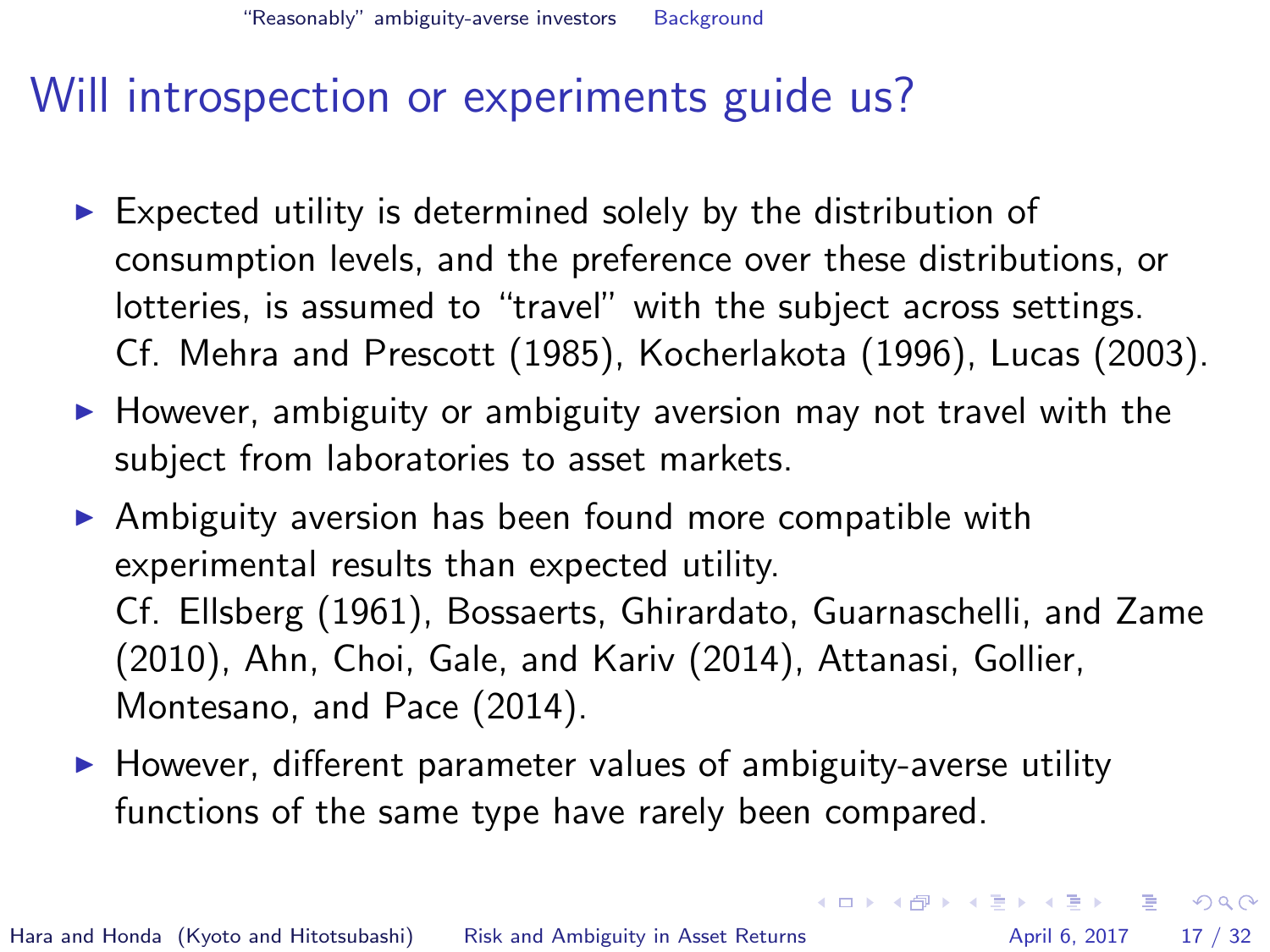## Issues specific to KMM utility functions

- $\triangleright$  KMM contend that a given economic situation determines ambiguity, and ambiguity aversion refers to the decision maker's sensitivity to it.
- $\blacktriangleright$  However, Epstein (2010) assets that such separation is impossible.
- $\triangleright$  Collard, Mukerji, Sheppard, and Tallon (2015) asked with which value of risk aversion an ambiguity-neutral investor would have the same total uncertainty premium as the ambiguity-averse investor.
- $\triangleright$  However, the notion is not useful, because, in our case, it hinges on which CARA coefficients are deemed as "reasonable".
- ▶ Thimme and Völkert (2015) and Gallant, Jahan-Parvar, and Liu (2015) estimated ambiguity aversion coefficients.
- $\blacktriangleright$  However, ambiguity structure is fixed and assumed to be represented by the risk-free rates, price-dividend ratios, expected consumption and dividend growth rates, etc.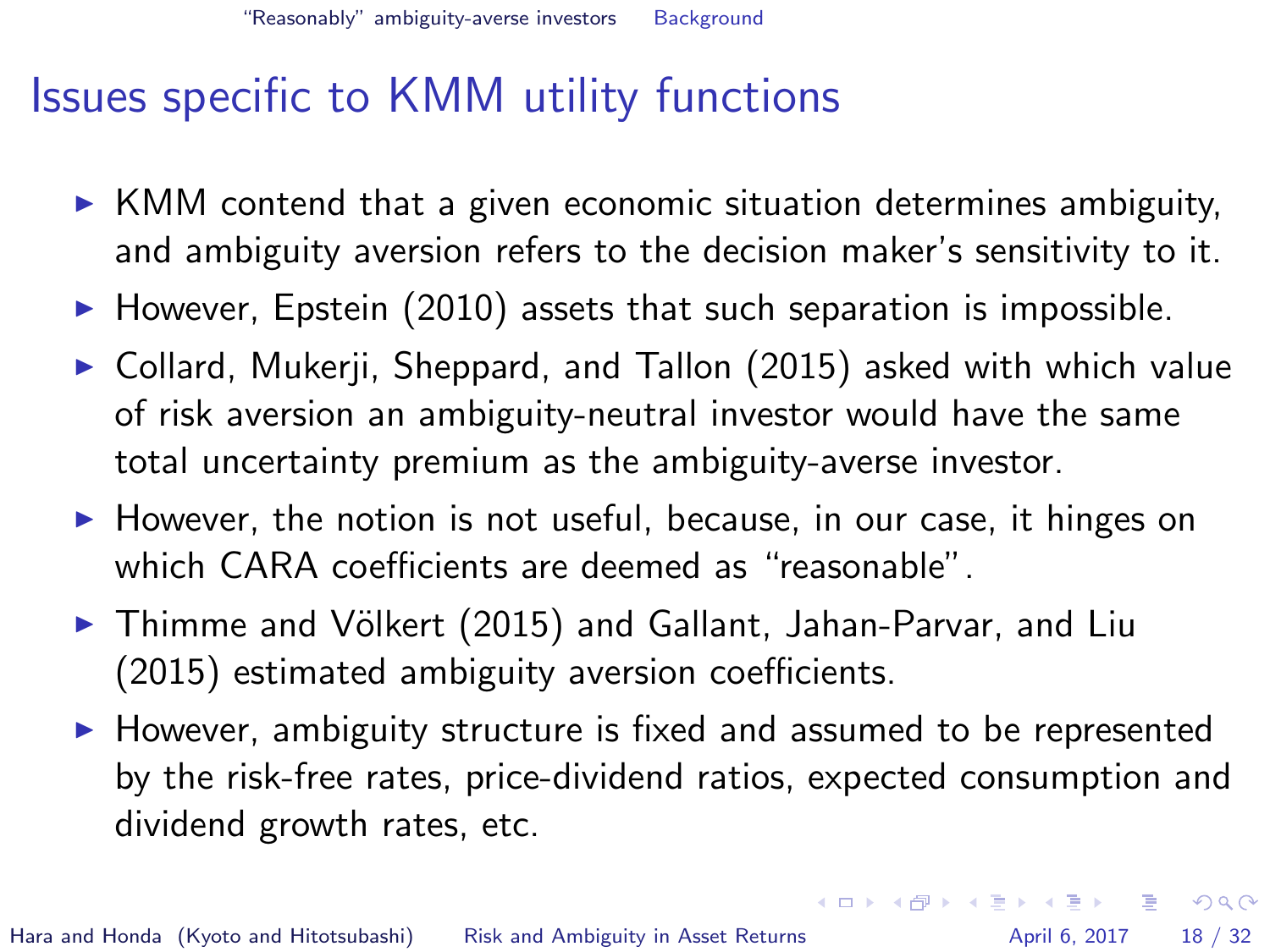## <span id="page-18-0"></span>Our criterion of reasonable parameter values

- Exect a be the MKT portfolio and choose a rationalizing  $(\Sigma_M, \eta, \theta)$ .
- $\triangleright$  Then, we decompose the expected excess returns into two parts

 $\mu_M - R\mathbf{1} = (Risk Part) + (Ambiguity Part)$ 

Cf. Chen and Epstein (2002), Ui (2011), and Thimme and Völkert (2015).

► We (wish to) find a "minimal" ambiguity part by varying  $(\Sigma_M, \eta, \theta)$ .

K ロ ▶ K 個 ▶ K 로 ▶ K 로 ▶ 『로 』 ◇ Q Q @

Hara and Honda (Kyoto and Hitotsubashi) [Risk and Ambiguity in Asset Returns](#page-0-0) April 6, 2017 19 / 32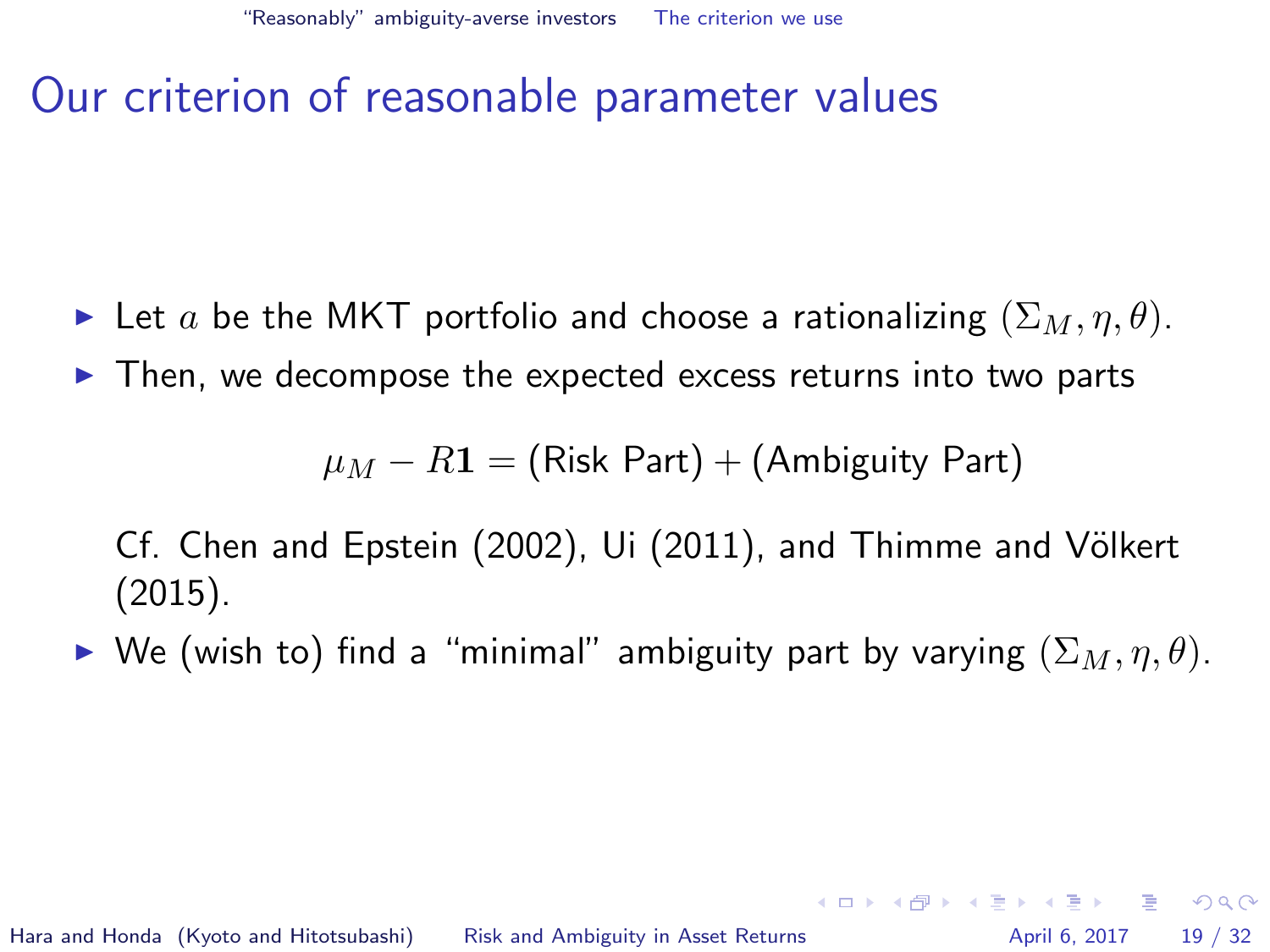## Why should we use this criterion?

- It depends only on the data of asset markets.
- It is valid even when ambiguity and ambiguity aversion cannot be separated.
- $\triangleright$  It is consistent with an equilibrium comparative statics for a model with an ambiguity-averse representative investor.
- It admits a beta representation along the lines of the arbitrage pricing theory of Ross and the multi-factor model of Fama.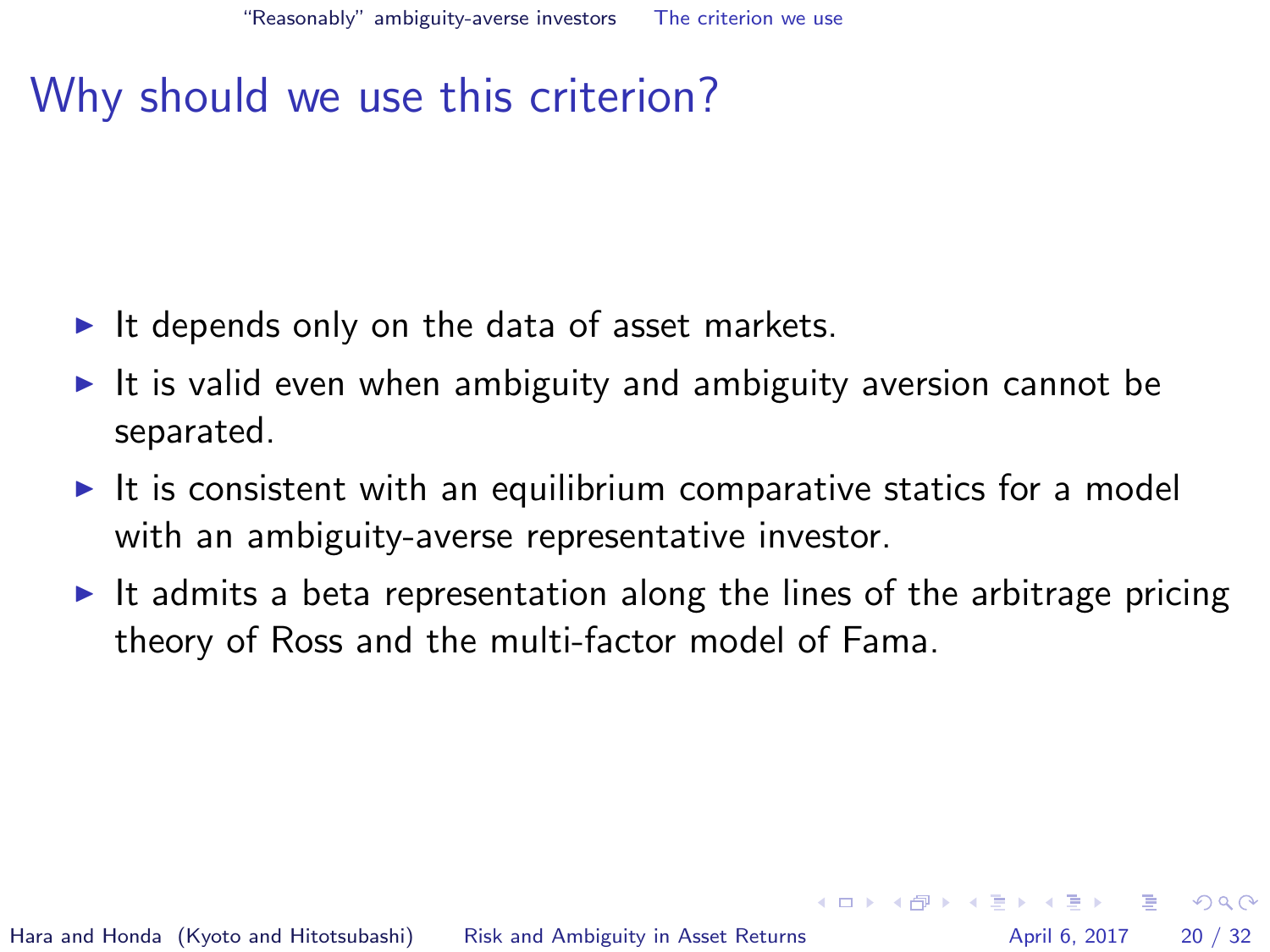[Risk-ambiguity decomposition](#page-20-0)

## <span id="page-20-0"></span>**Outline**

#### [Introduction](#page-1-0)

[Motivation](#page-2-0) [FF6 portfolios](#page-3-0) [Review of our results](#page-5-0)

#### [Model](#page-9-0)

[Preliminary results](#page-10-0)

#### ["Reasonably" ambiguity-averse investors](#page-14-0)

[Background](#page-15-0) [The criterion we use](#page-18-0)

#### [Risk-ambiguity decomposition](#page-20-0)

[Risk-ambiguity decomposition](#page-21-0) [Minimal ambiguity part](#page-24-0) [Numerical results](#page-27-0)

#### [Conclusion](#page-30-0)

[Summary and future research](#page-31-0)

Hara and Honda (Kyoto and Hitotsubashi) [Risk and Ambiguity in Asset Returns](#page-0-0) April 6, 2017 21 / 32

画

 $QQ$ 

イロト イ押ト イヨト イヨト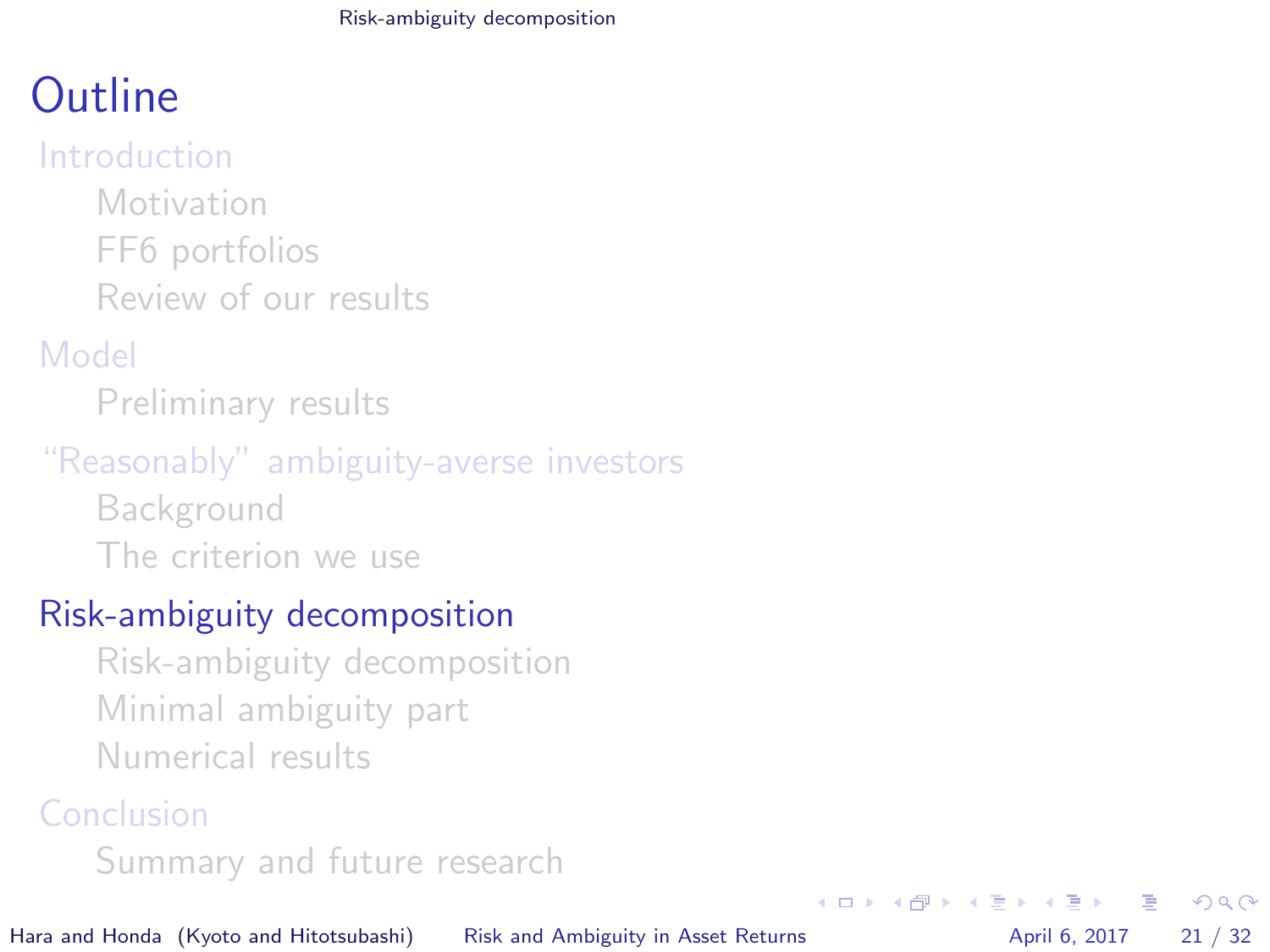## <span id="page-21-0"></span>Basis portfolios

How does the optimal portfolio vary as  $\eta$  increases while  $\Sigma_M$  is fixed?

Theorem 2. There are a positive integer  $K$ ,  $K$  distinct elements  $\lambda_1, \lambda_2, \ldots, \lambda_K$  of  $[0, 1]$ , and K portfolios  $v_1, v_2, \ldots, v_K$  such that:

1. 
$$
\Sigma_M v_k = \lambda_k \Sigma_X v_k
$$
 for every  $k$ ;

 $2. \ \ v_k^\top \Sigma_X v_\ell = 0$  whenever  $k \neq \ell$  (the returns are independent); and

3. for every  $(\theta, \eta)$ , the optimal portfolio for the investor with the coefficients  $\theta$  and  $\eta$  of risk and ambiguity aversion coincides with

<span id="page-21-1"></span>
$$
\frac{1}{\theta} \sum_{k=1}^{K} \frac{1}{1 + \lambda_k \eta} v_k.
$$
 (2)

Hara and Honda (Kyoto and Hitotsubashi) [Risk and Ambiguity in Asset Returns](#page-0-0) April 6, 2017 22 / 32

K ロ ▶ K @ ▶ K 할 ▶ K 할 ▶ ... 할 → 9 Q @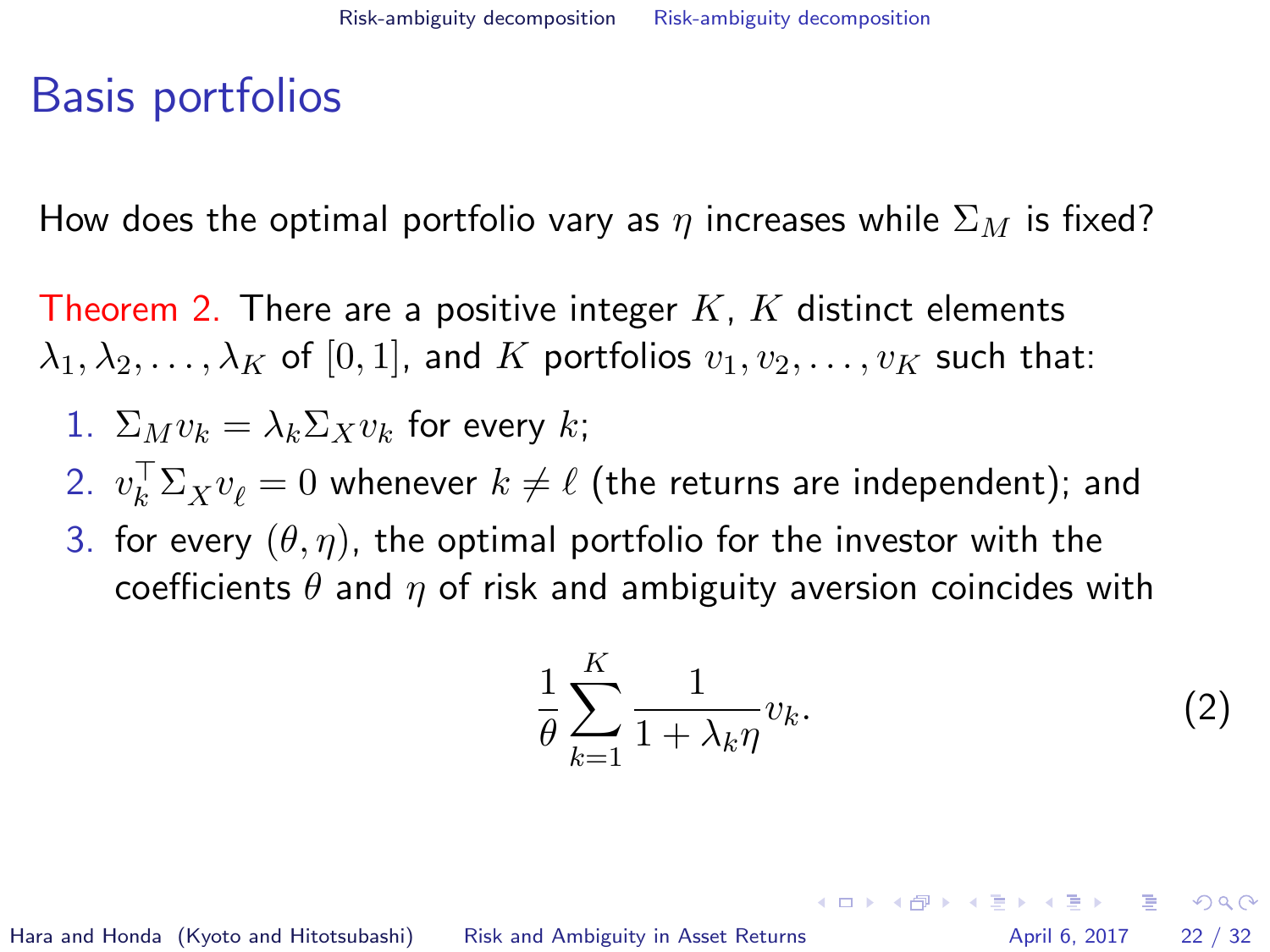## Risk-ambiguity decomposition of expected excess returns

If  $\eta = 0$ , then the investor has a CARA expected utility function and his optimal portfolio coincides with

$$
\frac{1}{\theta} \Sigma_X^{-1} (\mu_M - R \mathbf{1}).
$$

Thus

$$
\frac{1}{\theta}\sum_{k=1}^K v_k = \frac{1}{\theta}\Sigma_X^{-1}(\mu_M - R\mathbf{1}), \text{ that is, } \mu_M - R\mathbf{1} = \sum_{k=1}^K \Sigma_X v_k.
$$

We decompose the expected excess returns into

<span id="page-22-0"></span>
$$
\sum_{k=1}^{K} \frac{1 - \lambda_k}{1 + \lambda_k \eta} \Sigma_X v_k + \sum_{k=1}^{K} \frac{\lambda_k + \lambda_k \eta}{1 + \lambda_k \eta} \Sigma_X v_k.
$$
 (3)

Hara and Honda (Kyoto and Hitotsubashi) [Risk and Ambiguity in Asset Returns](#page-0-0) April 6, 2017 23 / 32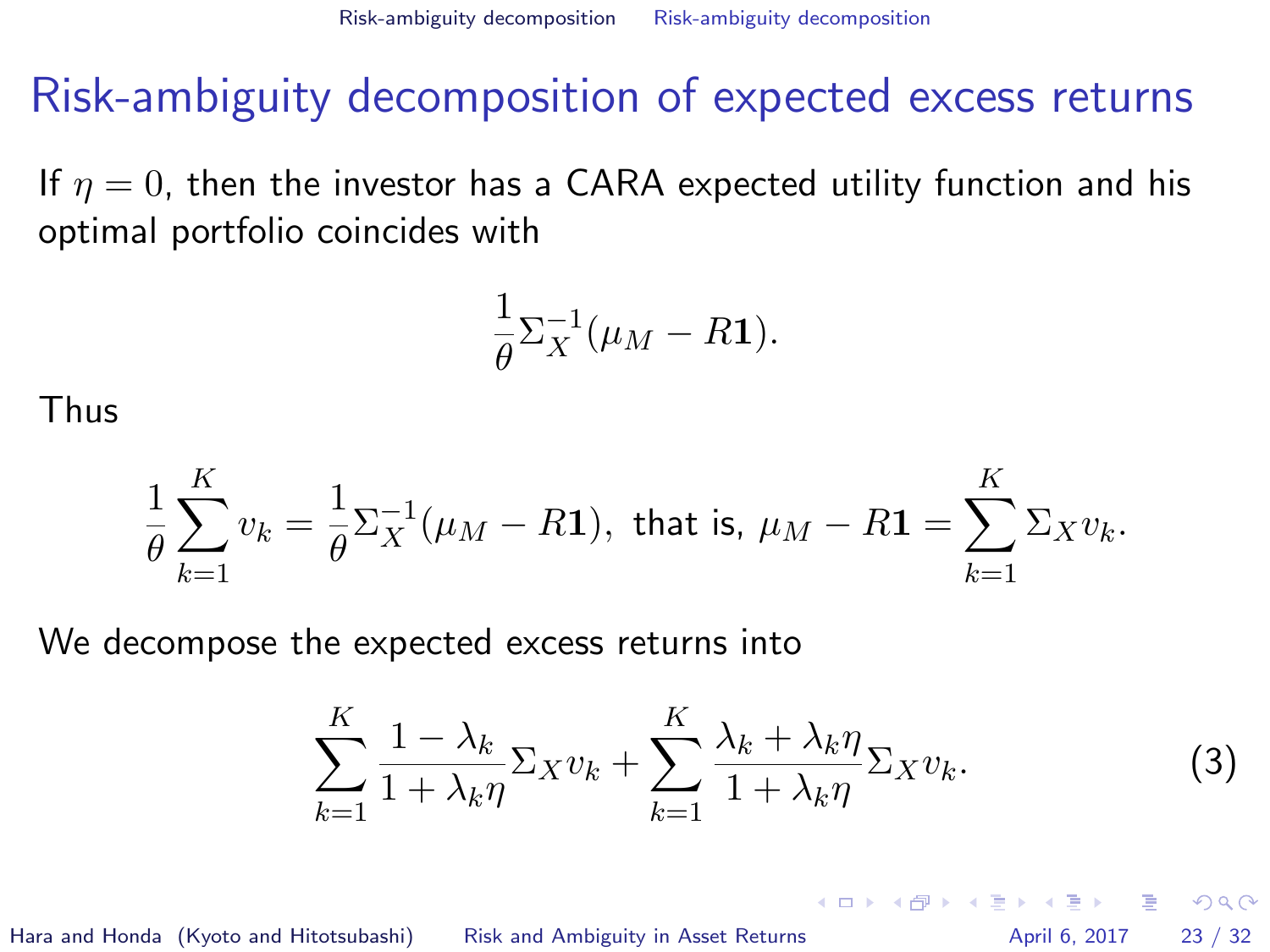#### "Equilibrium" interpretation of the decomposition

- $\blacktriangleright$  The first term of [\(3\)](#page-22-0) is the expected excess return that would induce the investor to hold [\(2\)](#page-21-1) if the ambiguity were completely removed and the covariance matrix of asset returns were  $\Sigma_X - \Sigma_M$ .
- $\triangleright$  The second term of [\(3\)](#page-22-0) is the expected excess return that would induce the investor to hold [\(2\)](#page-21-1) if the pure risk were completely removed and the covariance matrix of asset returns were  $\Sigma_M$ .

This decomposition depends on  $(\Sigma_M, \eta, \theta)$ . Among all the  $(\Sigma_M, \eta, \theta)$ 's with which the market portfolio  $a$  is optimal, we wish to know the one that "minimizes" the second term.

**KOD KARD KED KED B YOUR** 

Hara and Honda (Kyoto and Hitotsubashi) [Risk and Ambiguity in Asset Returns](#page-0-0) April 6, 2017 24 / 32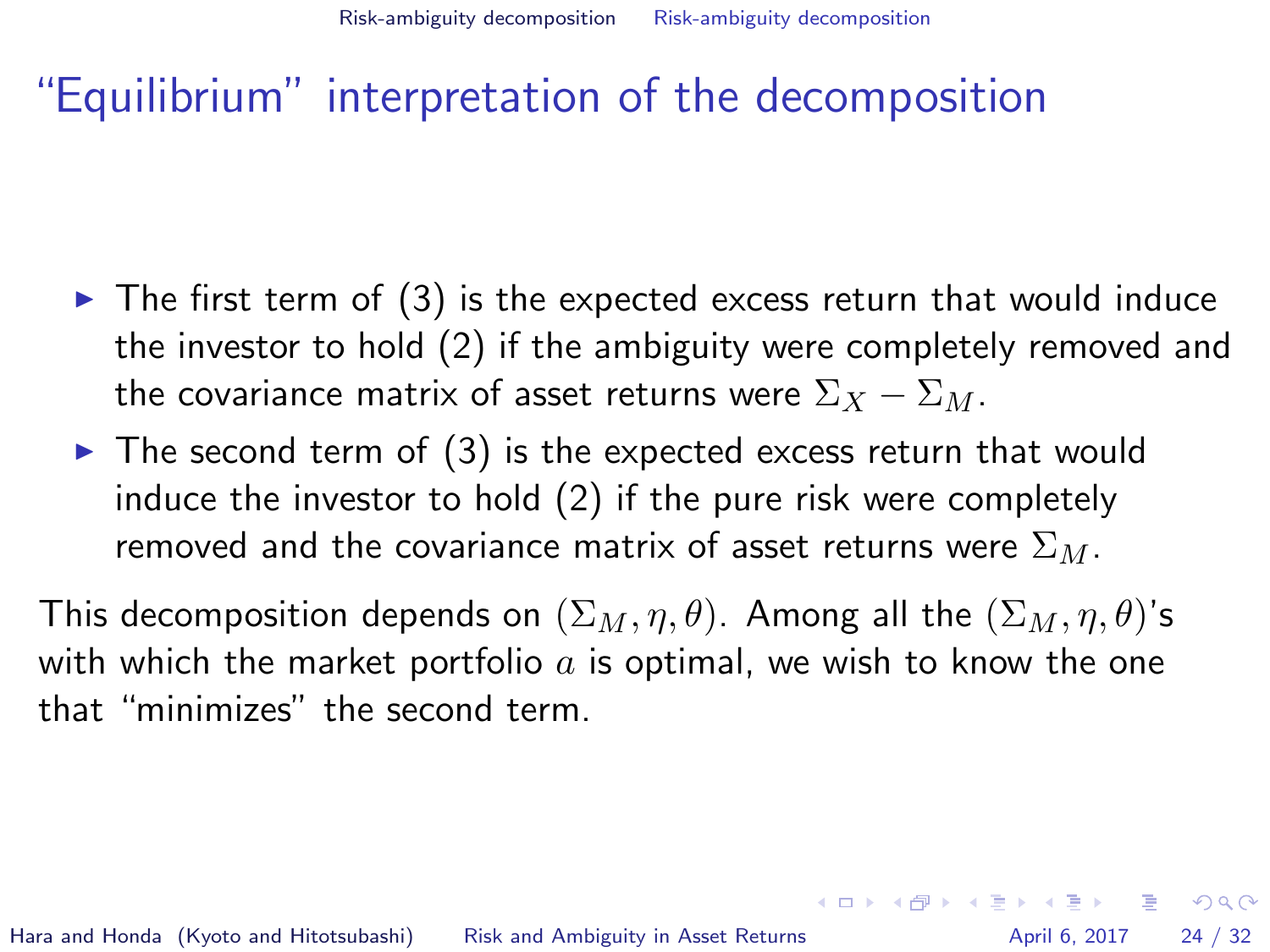## <span id="page-24-0"></span>Notion of the minimal ambiguity part

Definition. The ambiguity part is minimal if its norm with respect to  $\Sigma_X^{-1},$ 

$$
\left( \left( \sum_{k=1}^{K} \frac{\lambda_k + \lambda_k \eta}{1 + \lambda_k \eta} \Sigma_X v_k \right) \Sigma_X^{-1} \left( \sum_{k=1}^{K} \frac{\lambda_k + \lambda_k \eta}{1 + \lambda_k \eta} \Sigma_X v_k \right) \right)^{1/2} \n= \left( \sum_{k=1}^{K} \left( \frac{\lambda_k + \lambda_k \eta}{1 + \lambda_k \eta} \right)^2 v_k^{\top} \Sigma_X v_k \right)^{1/2},
$$

is minimized over all  $(\Sigma_M, \eta, \theta)$  with which the market portfolio is optimal.

The use of the norm with respect to  $\Sigma_X^{-1}$  seems justifiable because it

- $\triangleright$  coincides with the standard deviation of the underlying portfolio; and
- $\blacktriangleright$  weights the  $N$  coordinates in inverse proportion to the variances of their returns, in line with GMM of Hansen.

K □ ▶ K @ ▶ K 할 > K 할 > → 할 → K) Q Q @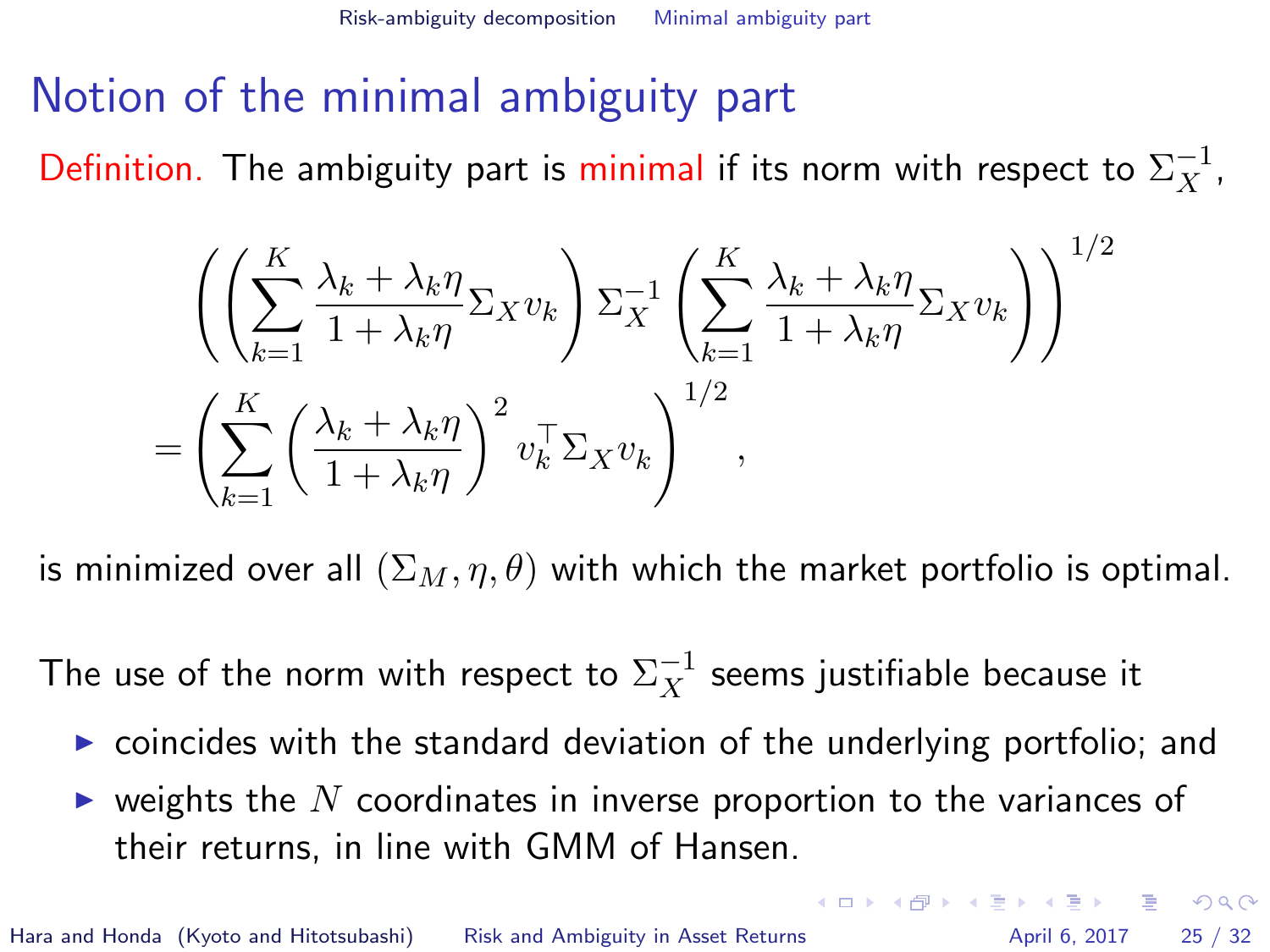## Our approach

- Instead of minimizing the ambiguity part over all  $(\Sigma_M, \eta, \theta)$ 's with which the market portfolio  $a$  is optimal, we minimize it only over all  $(\Sigma^\theta_M, \eta^\theta, \theta)$ 's, defined after Theorem 1.
- $\blacktriangleright$  For  $(\Sigma_M^\theta, \eta^\theta)$ , Theorem 2 holds with  $K=2, \: \lambda_1=0,$  and  $\lambda_2=1.$ Moreover, [\(2\)](#page-21-1) can be rewritten as

$$
v_1^{\theta} + \frac{1}{1 + \eta^{\theta}} v_2^{\theta},
$$

and, thus, the risk-ambiguity decomposition of asset returns is

$$
\mu_M - R\mathbf{1} = \Sigma_X v_1^{\theta} + \Sigma_X v_2^{\theta}
$$

 $\blacktriangleright$  Thus, our minimization problem is

$$
\inf_{\theta \in (0,\bar{\theta})} \left( (v_2^{\theta})^{\top} \Sigma_X v_2^{\theta} \right)^{1/2}.
$$

Hara and Honda (Kyoto and Hitotsubashi) [Risk and Ambiguity in Asset Returns](#page-0-0) April 6, 2017 26 / 32

K ロ X K 레 X K 화 X X 화 X 화 화 3 X 0 A Q Q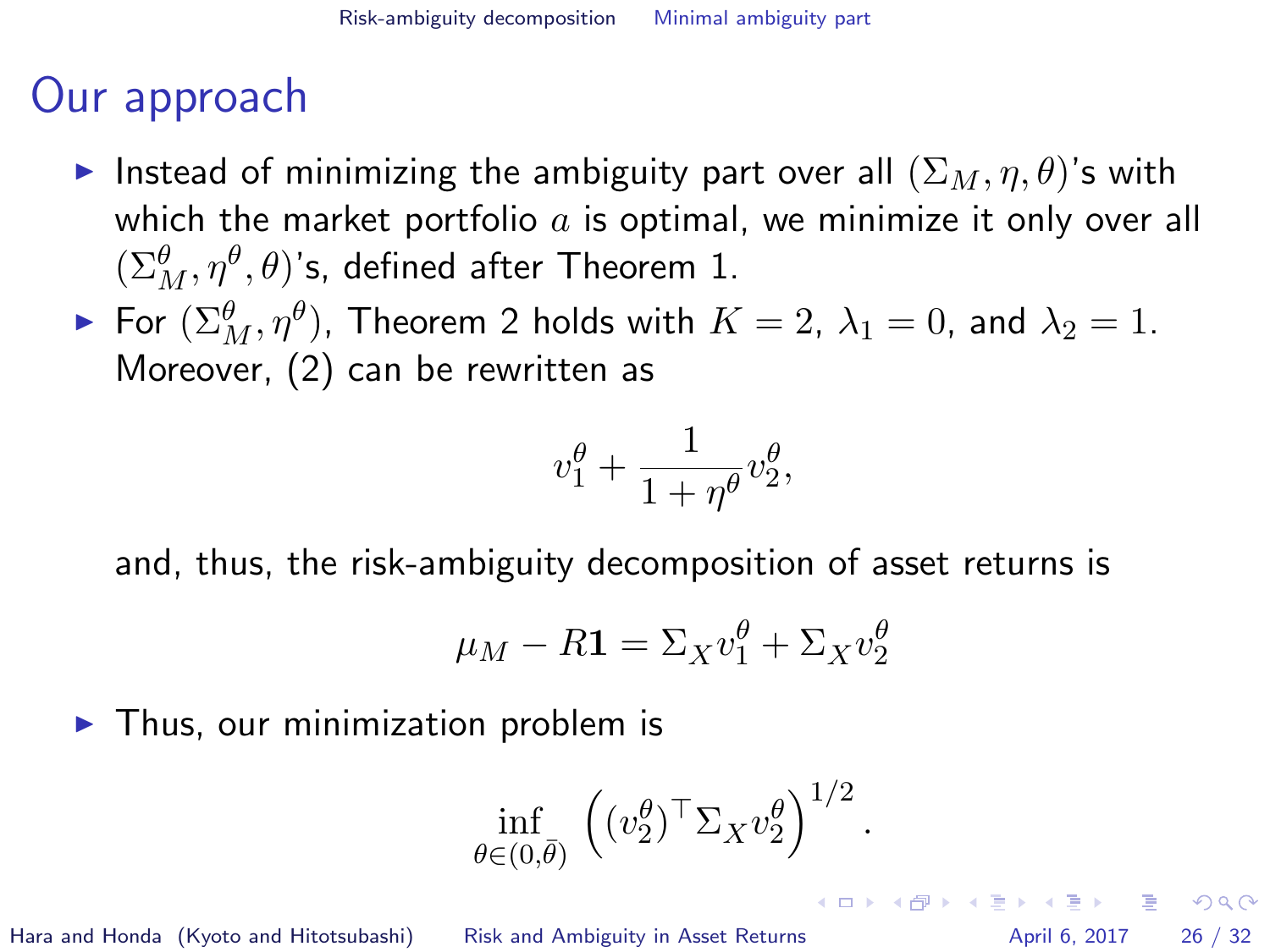## Solution of our minimization problem

Theorem 3.  $\left((v_2^\theta)^\top \Sigma_X v_2^\theta \right)^{1/2}$  is a strictly decreasing function of  $\theta.$ Moreover,  $\Sigma_X v_1^{\bar{\theta}} = \bar{\theta} \Sigma_X a$ .

- **I** The minimization problem is "solved" at  $\theta = \bar{\theta}$ . Moreover, since  $a^\top \Sigma_X v_1^{\bar{\theta}} = a^\top (\mu_M - R \mathbf{1}),$  the expected excess return of the market portfolio  $a$  can be explained completely by the risk part.
- $\blacktriangleright$  It can be shown that

$$
\left( (v_2^{\theta})^{\top} \Sigma_X v_2^{\theta} \right)^{1/2} = \underbrace{\text{Share ratio}}_{\text{standard deviation}} \quad \text{of } \left( \frac{1}{\theta} \Sigma_X^{-1} (\mu_M - R \mathbf{1}) - a \right)
$$

Hara and Honda (Kyoto and Hitotsubashi) [Risk and Ambiguity in Asset Returns](#page-0-0) April 6, 2017 27 / 32

K ロ ▶ K @ ▶ K 할 ▶ K 할 ▶ ... 할 → 9 Q @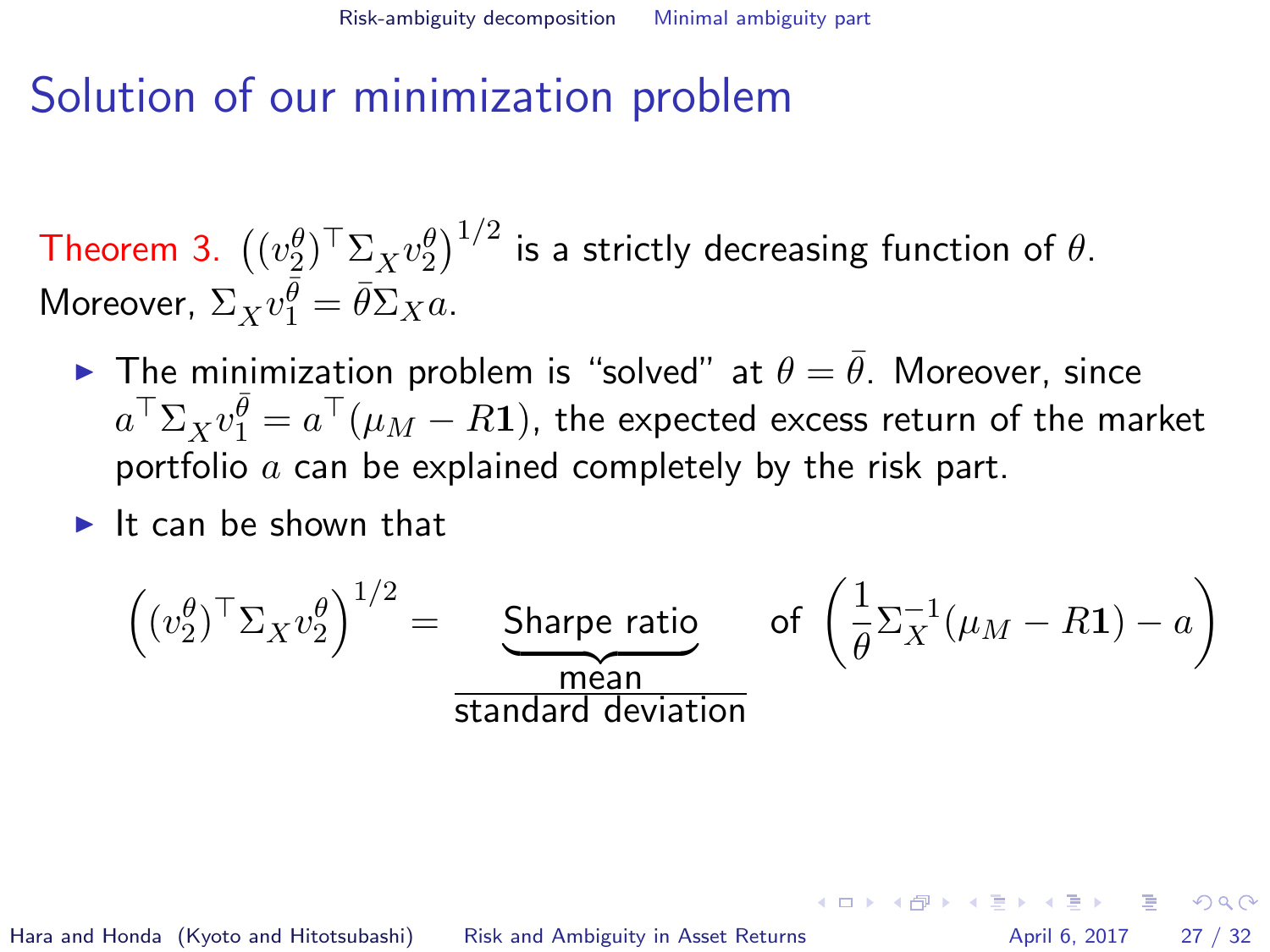## <span id="page-27-0"></span>Numerical result based on FF6 portfolios

When the ambiguity part is minimized, the risk-ambiguity decomposition of returns are as follows:

|           | $\mu_M$ | $\mu_M - R1$ | risk part | ambiguity part |
|-----------|---------|--------------|-----------|----------------|
| SL        | 0.98    | 0.69         | 0.84      | $-0.15$        |
| <b>SN</b> | 1.28    | 0.98         | 0.81      | 0.17           |
| SН        | 1.48    | 1.19         | 0.92      | 0.27           |
| BL        | 0.91    | 0.63         | 0.65      | $-0.02$        |
| ΒN        | 0.97    | 0.69         | 0.70      | $-0.01$        |
| BН        | 1.19    | 0.92         | 0.83      | 0.09           |
| MKT       | 0.98    | 0.70         | 0.70      | 0.00           |

The returns of the Small and High portfolios are more ambiguous. Cf. Bossaerts, Ghirardato, Guarnaschelli, and Zame (2010).

Hara and Honda (Kyoto and Hitotsubashi) [Risk and Ambiguity in Asset Returns](#page-0-0) April 6, 2017 28 / 32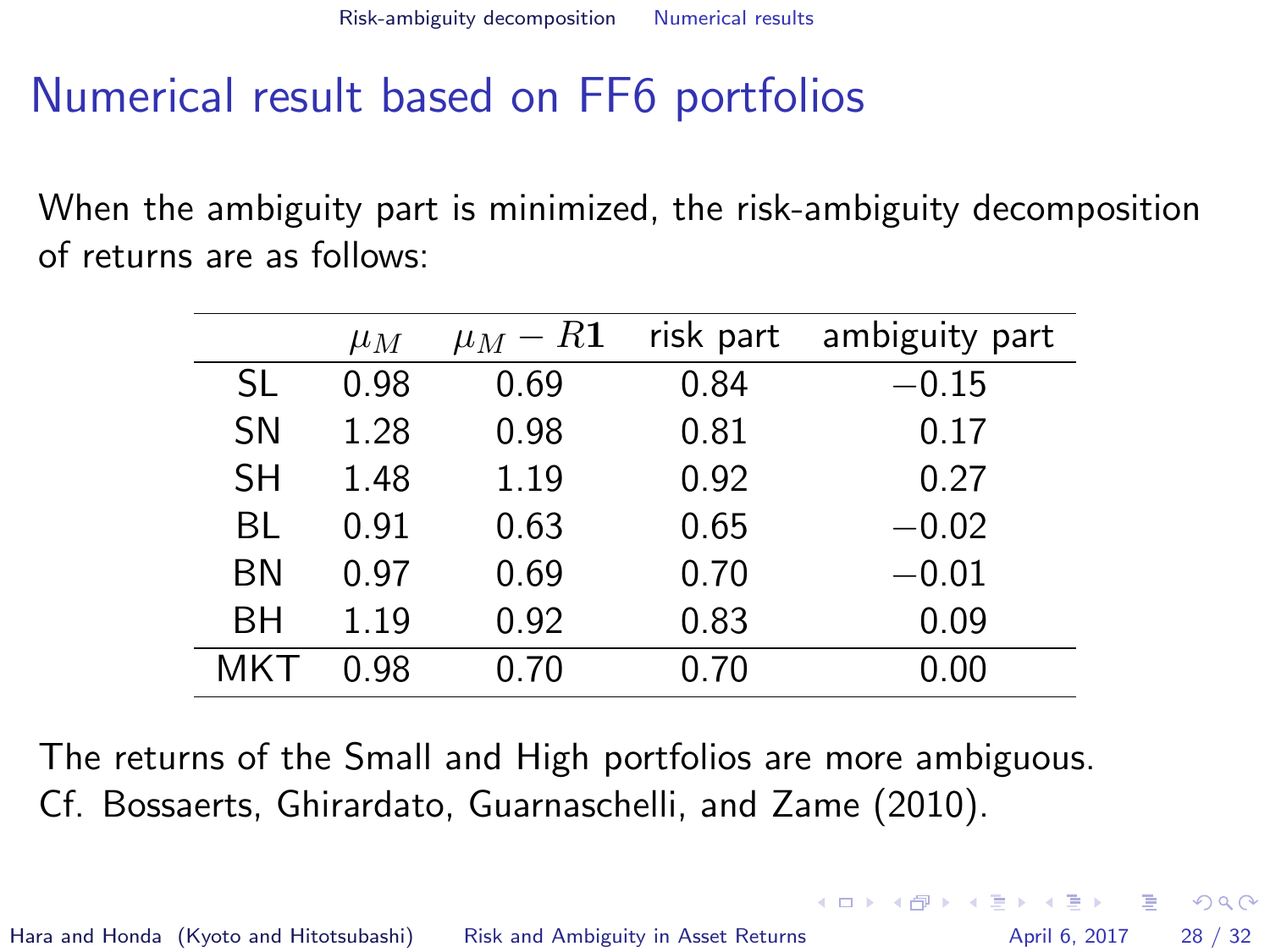## Another numerical result

When the coefficient of ambiguity aversion is minimized  $(\eta^\theta=9.31)$ , the risk-ambiguity decomposition of returns are as follows:

|           | $\mu_M$ | $\mu_M - R1$ | risk part | ambiguity part |
|-----------|---------|--------------|-----------|----------------|
| SL        | 0.98    | 0.69         | 0.44      | 0.25           |
| <b>SN</b> | 1.28    | 0.98         | 0.39      | 0.60           |
| SН        | 1.48    | 1.19         | 0.43      | 0.77           |
| BL        | 0.91    | 0.63         | 0.33      | 0.30           |
| ΒN        | 0.97    | 0.69         | 0.35      | 0.34           |
| <b>BH</b> | 1.19    | 0.92         | 0.41      | 0.51           |
| MKT       | 0.98    | 0.70         | 0.35      | 0.35           |

The High portfolios are more ambiguous, but the Small ones are not.

Hara and Honda (Kyoto and Hitotsubashi) [Risk and Ambiguity in Asset Returns](#page-0-0) April 6, 2017 29 / 32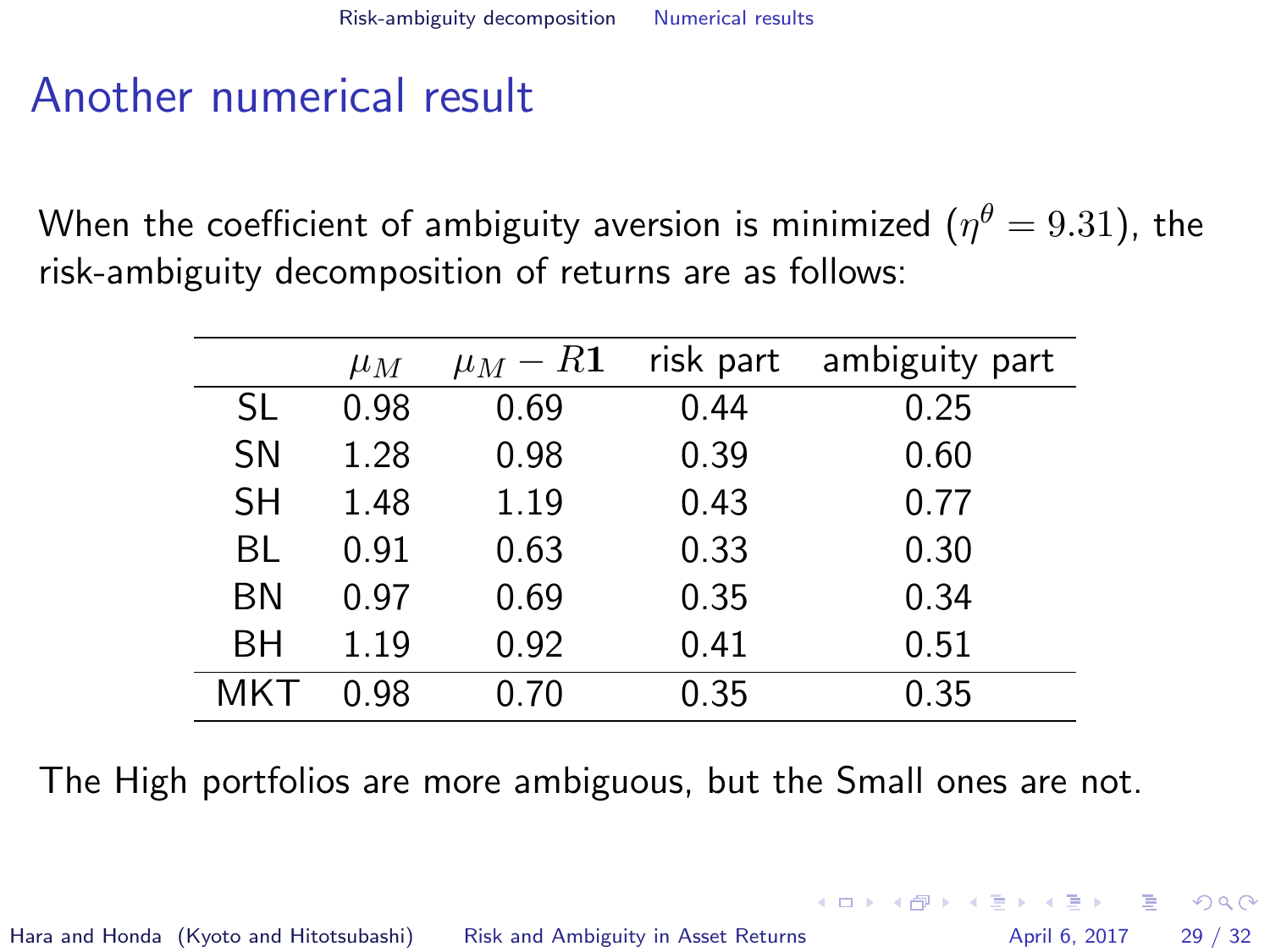#### Issues on our approach

$$
\blacktriangleright \ \text{As} \ \theta \to \bar{\theta}, \ \eta^\theta \to \infty.
$$

Thus, minimizing the ambiguity part of asset returns and minimizing the coefficient of ambiguity aversion are very different.

- $\triangleright$  Yet, our approach is a hybrid of the two because we concentrate on the  $(\Sigma_M^\theta, \eta^\theta, \theta)$ 's.
- $\triangleright$  Collard, Mukerji, Sheppard, and Tallon (2015) found an ambiguity-neutral investor who has the same certainty equivalents as the calibrated investor to assess whether the latter is reasonably ambiguity-averse by using the former's risk aversion.
- In our model, the ambiguity-neutral investor's CARA is equal to  $\bar{\theta}$  for all rationalizing  $(\Sigma, \eta, \theta)$ 's, but whether  $\bar{\theta}$  is reasonable is unknown.

Hara and Honda (Kyoto and Hitotsubashi) [Risk and Ambiguity in Asset Returns](#page-0-0) April 6, 2017 30 / 32

**KOD KARD KED KED E VAN**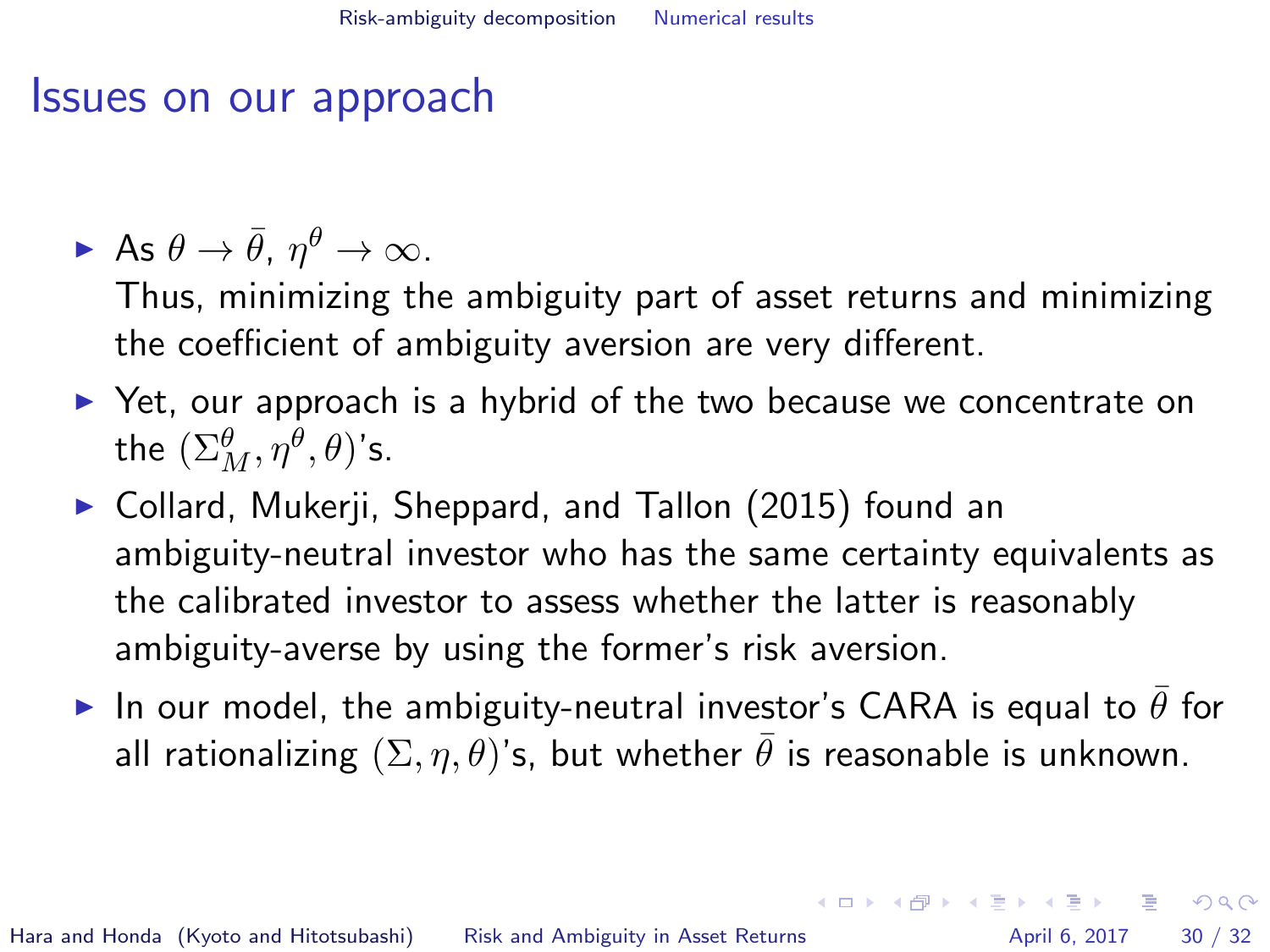[Conclusion](#page-30-0)

# <span id="page-30-0"></span>**Outline**

#### [Introduction](#page-1-0)

[Motivation](#page-2-0) [FF6 portfolios](#page-3-0) [Review of our results](#page-5-0)

#### [Model](#page-9-0)

[Preliminary results](#page-10-0)

#### ["Reasonably" ambiguity-averse investors](#page-14-0)

[Background](#page-15-0) [The criterion we use](#page-18-0)

#### [Risk-ambiguity decomposition](#page-20-0)

[Risk-ambiguity decomposition](#page-21-0) [Minimal ambiguity part](#page-24-0) [Numerical results](#page-27-0)

#### [Conclusion](#page-30-0)

[Summary and future research](#page-31-0)

Hara and Honda (Kyoto and Hitotsubashi) [Risk and Ambiguity in Asset Returns](#page-0-0) April 6, 2017 31 / 32

 $\equiv$ 

 $QQ$ 

イロト イ押ト イヨト イヨト